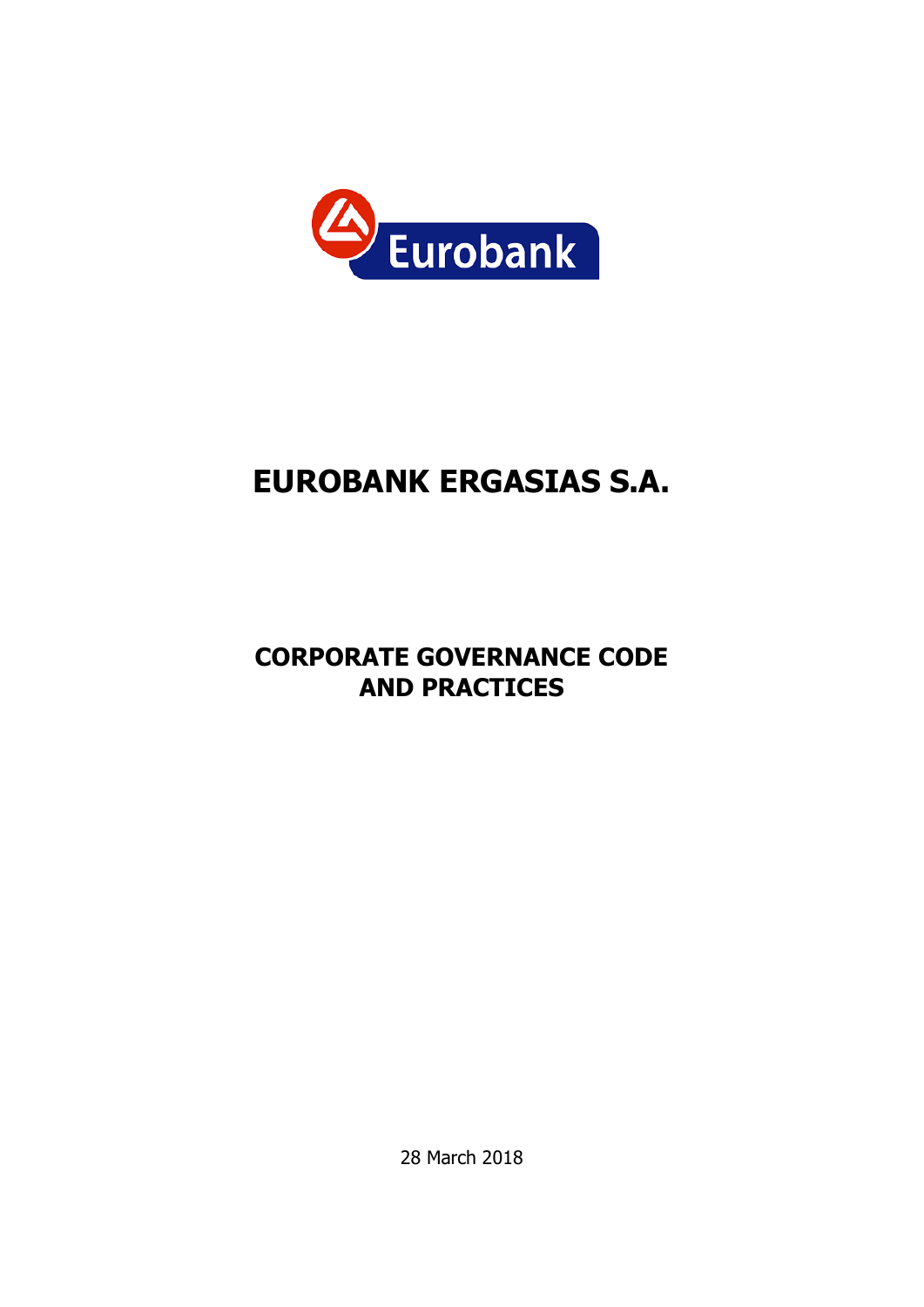

| <b>TABLE OF CONTENTS</b> |  |
|--------------------------|--|
|                          |  |
|                          |  |
|                          |  |
|                          |  |
|                          |  |
|                          |  |
|                          |  |
|                          |  |
|                          |  |
|                          |  |
|                          |  |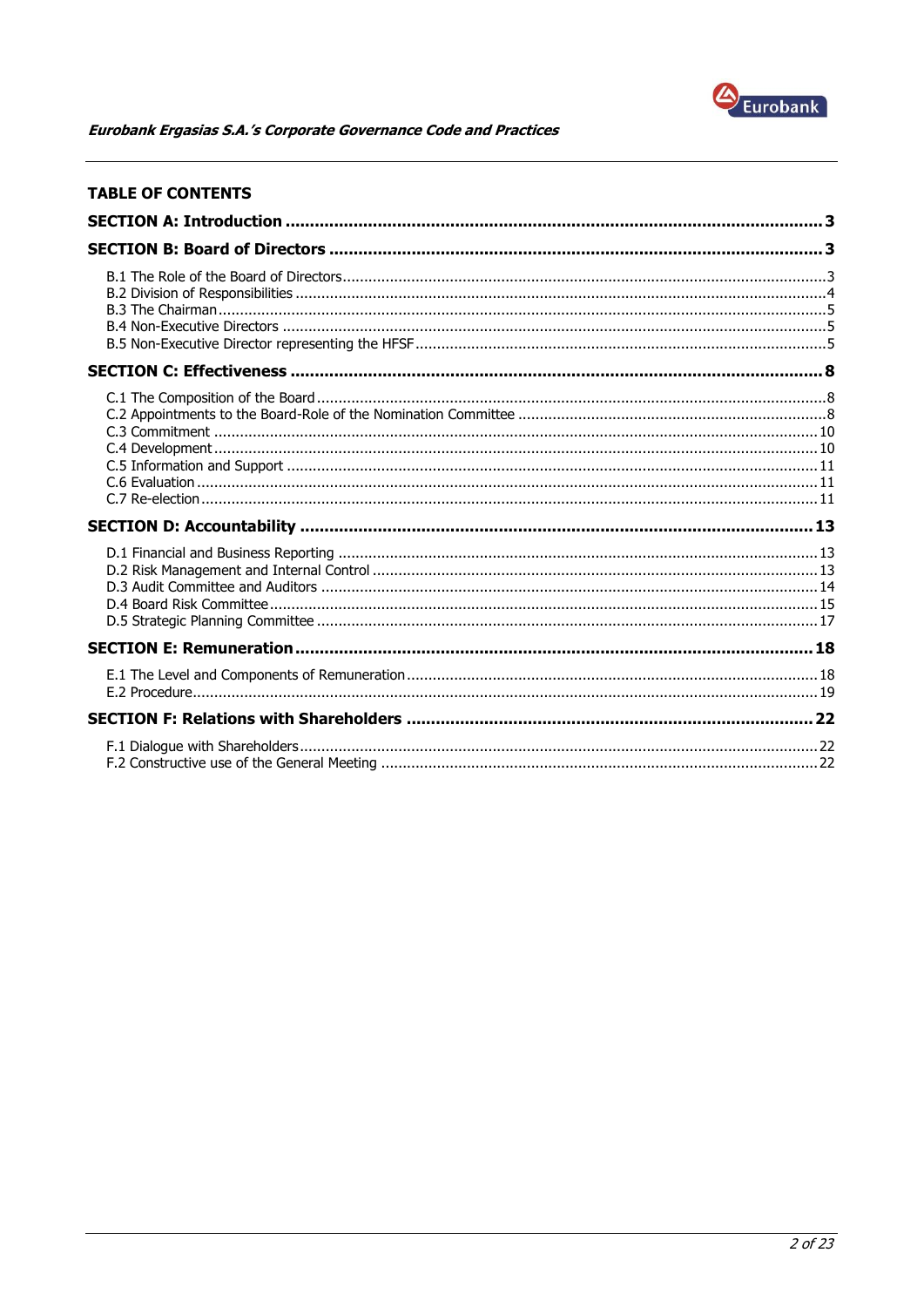

### <span id="page-2-0"></span>**SECTION A: Introduction**

The Corporate Governance Code and Practices (the Code) describes the main corporate governance principles and practices adopted by Eurobank Ergasias SA (the Bank) and its subsidiaries (collectively Eurobank or the Group). The Code is in compliance with the Greek legislation and is based on the international best practices on corporate governance as well as the Bank's contractual obligations to the Hellenic Financial Stability Fund (HFSF), focusing on the sustainable success of Eurobank over the longer term.

The Code is approved by the Board of Directors (Board). The responsibility for ensuring the Code is up-to-date rests with the Group Company Secretariat. The Board, following clearance by the Audit Committee, reviews and approves the contents of the Code once a year.

# <span id="page-2-1"></span>**SECTION B: Board of Directors**

#### <span id="page-2-2"></span>**B.1 The Role of the Board of Directors**

#### **Main Principle**

The Bank is headed by a Board which is collectively responsible for the long-term success of the Bank. The Board exercises its responsibilities effectively and in accordance with the Greek legislation, international best practices and the Bank's contractual obligations to HFSF.

The Board's role is to provide entrepreneurial leadership to the Group within a framework of prudent and effective controls which enables risk to be assessed and managed. The Board sets the Group's strategic aims, ensures that the necessary financial and human resources are in place for the Group to meet its objectives and reviews management performance. The Board sets the Group's values and standards and ensures that its obligations to its Shareholders and others are understood and met. All Directors must act in what they consider to be the best interests of the Group, consistent with their statutory duties.

#### **Practice**

B.1.1 According to the Bank's Articles of Association, the Board may consist of three (3) to twenty (20) members, while, under the Relationship Framework Agreement (RFA) between the Bank and the HFSF, this range has been specifically set to be between seven (7) and fifteen (15) members (including the representative of the HFSF). In addition, according to the RFA, (a) the number of the Board members must be odd, (b) the majority of its members should be Non-Executives while at least half of them (rounded to the nearest integer) and no less than three (3) members of nonexecutives, excluding the representative of the HFSF, should be independent according to the criteria provided for in Law 3016/2002 on corporate governance and the European Commission Recommendation 2005/162/EC and (c) the Board should include at least two (2) Executive members. Furthermore, according to the HFSF corporate governance review criteria developed as per the relevant provisions of Law 3864/2010 (HFSF Law), the target size of the Board should be up to thirteen (13) members.

Executive Directors have responsibility for the day-to-day management and control of Eurobank. Non-Executive Directors are responsible for the overall promotion and safeguarding of Eurobank's interests.

The principal duties and responsibilities of the Board are to:

- review, guide, and approve the strategy, major plans of action, risk policy, business and restructuring plans, set performance objectives, monitor performance, oversee and approve major capital expenditures, acquisitions, divestitures and formation of new entities including creation of special purpose vehicles
- approve the annual budget and monitor its implementation on a quarterly basis
- approve the three-years business plan
- review and approve at least annually the risk strategy and risk appetite and ensure that it is consistent with the Bank's overall business strategy, capital plan, funding plan, restructuring plan and budget
- receive and discuss at least on a quarterly basis comprehensive risk reports covering all the main risks and providing an overview of the key changes in the risk profile versus risk targets and risk appetite
- develop and deliver the objectives in the agreed restructuring plan under recapitalization Law 3864/2010 and for taking any action necessary to that effect
- provide oversight to senior management
- approve corporate governance practices and corporate values and monitor their effectiveness making changes as needed
- oversee the Bank's risk culture and business conduct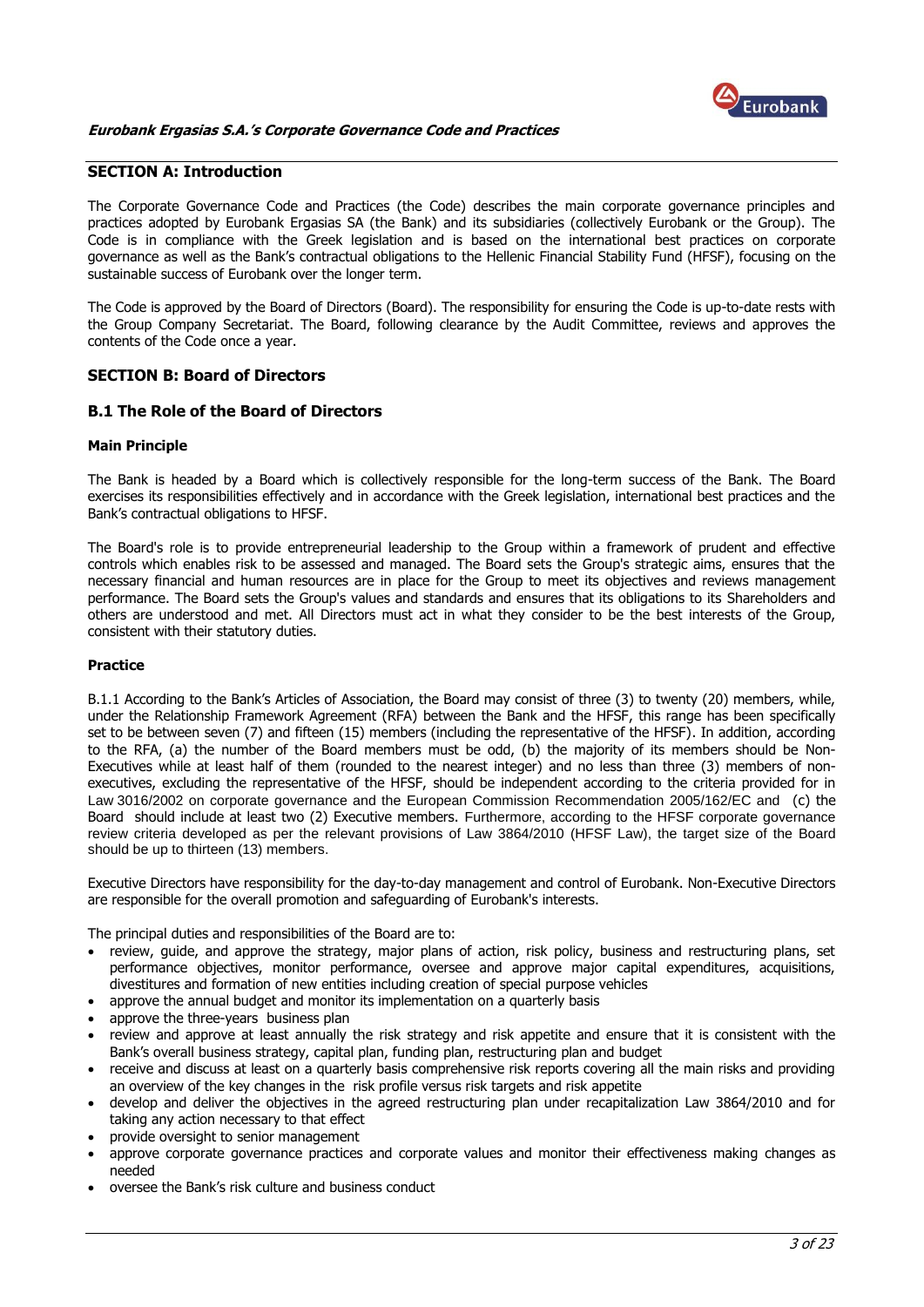

- approve the risk and capital strategy and regularly monitor that the Chief Executive Officer (CEO) and the Executive Board pursue its implementation effectively
- approve the organization chart and any amendments
- approve Board and Board Committees related policies and other Group or Bank policies as required by legal or regulatory requirements or internal processes
- approve material on & off balance sheet credit transactions including restructuring and write-offs with related parties as these are defined by the Bank of Greece (BoG) Governor's Act 2651/2012 and IAS 24 as provided for in the Bank's Related Parties Credit Approval Policy
- ensure that rigorous and robust processes are in place to monitor organizational compliance with the agreed strategy and risk appetite and with all applicable laws and regulations
- select, compensate, monitor and, when necessary, replace key executives and oversee succession planning
- align key executive and board remuneration with the longer term interests of Eurobank and its Shareholders
- ensure a formal and transparent board nomination and election process
- monitor, manage and approve where required potential conflicts of interest of management, board members and Shareholders, including misuse of corporate assets and abuse in related party transactions
- ensure that a clearly defined policy governing relations with connected borrowers exists and oversee its implementation
- ensure the integrity and independent audit of accounting and financial reporting systems and that appropriate systems of control are in place, in particular, systems for risk management, financial and operational control, and compliance with the law and relevant standards
- assisted by the Board Risk Committee, review and monitor on a regular basis the Non-Performing Loans (NPL) and Non-Performing Exposures (NPE) performance against set targets
- oversee the process of disclosure and communications
- determine the appropriate level of remuneration of the Board and Board Committees' members, both at Bank and Group level, pending final ratification by the respective General Assemblies.

The Board, according to its Articles of Association, may assign the exercise of the whole or part of its powers to one or more persons, members of the Board, employees of the Bank or third parties, by determining the extent of the assigned powers, always in compliance with the provisions of the current legislation.

The Board meets regularly every quarter and on an ad hoc basis, whenever the Articles of Association, the law or the Bank's needs necessitate it, given at least three (3) business days' notice. Submissions to the Board are circulated together with the agenda. Board meetings minutes are kept by the Secretary of the Board, approved at subsequent Board Meetings and signed by all Directors present. The Board is considered to be in quorum and meets validly when at least half plus one of its members are present or represented, provided that no less than three Directors are present. In determining the number of members for the quorum, fractions, if any, shall not be counted. Finally, the drawing up and signing of minutes by all the members of the Board of Directors or their representatives is equal to a decision of the Board of Directors, even if no meeting has preceded.

B.1.2 The Board is assisted in carrying out its duties by Board Committees. The Board delegates some of its responsibilities to such Board Committees and approves their mandate and composition, save for the composition of the Audit Committee whose members are appointed by the General Meeting. The Board receives regular and ad hoc reports from the Audit Committee, Board Risk Committee, Nomination Committee, Remuneration Committee and Strategic Planning Committee and assesses their performance as per the provisions of the Bank's Board and Board Committees Evaluation Policy. The structure and membership of the Board and Board Committees as well as the members who are appointed as the risk and financial/audit experts are fully described in the Corporate Governance Statement which is included in Bank's Directors Report which also sets out the number of meetings, of the Board and its Committees and overall attendance by Directors. The Board Committees' Terms of Reference and composition are available on the Bank's website.

B.1.3 Eurobank has arranged appropriate insurance coverage in respect of legal action against its Directors.

# <span id="page-3-0"></span>**B.2 Division of Responsibilities**

#### **Main Principle**

There is a clear division of responsibilities at the head of the Bank between the proper operation of the Board and the day-to-day management and control of Eurobank business.

#### **Practice**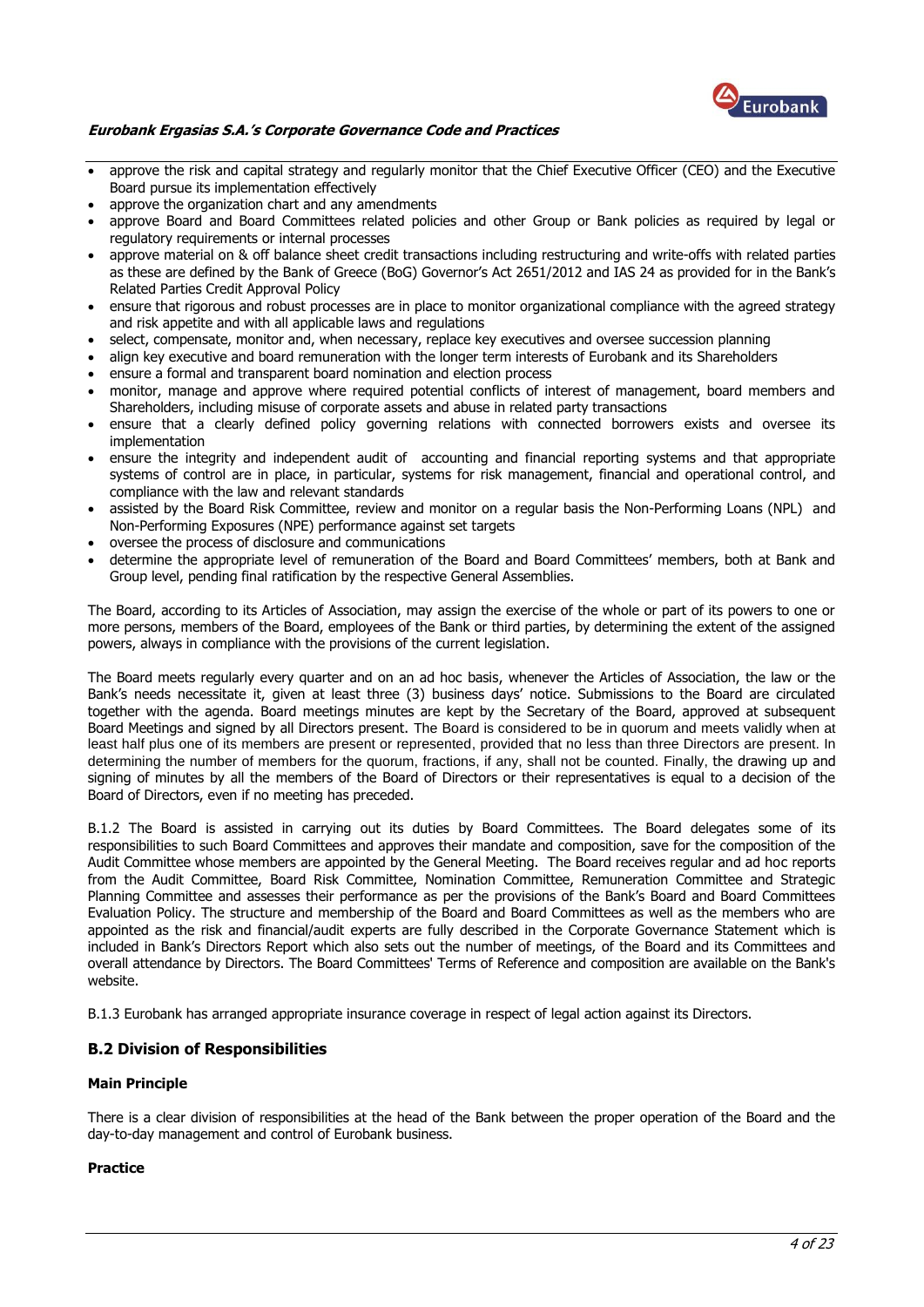

The roles of the Chairman and CEO are not exercised by the same person.

# <span id="page-4-0"></span>**B.3 The Chairman**

#### **Main Principle**

The Chairman is responsible for leadership of the Board ensuring its effectiveness on all aspects of its role, overseeing its proper operation.

The Chairman should always be a Non-Executive Director and should not serve as Chairman of either the Board Risk or Audit Committees.

Following decision by the relevant corporate bodies, the Chairman is appointed in the Board Committees as deemed appropriate. Additionally, the Chairman attends, as required, Management Committees as established by the CEO.

The Chairman is responsible for setting the Board's agenda and ensuring that adequate time is available for discussion of all agenda items, in particular strategic issues. He promotes a culture of openness and debate by facilitating the effective contribution of Non-Executive Directors in particular, ensures constructive relations between Executive and Non-Executive Directors and encourages challenge on the Board. In addition, he ensures that the Directors receive accurate, timely and clear information. The Chairman is also responsible for continuous and clear communication with, among others, representatives of the Ministry of Finance, the HFSF, the Single Supervisory Mechanism (SSM) and the BoG. Finally, the Chairman is available should Shareholders raise any issues.

# <span id="page-4-1"></span>**B.4 Non-Executive Directors**

#### **Main Principle**

Non-Executive Directors are responsible for the overall promotion and safeguarding of the Bank's interests. The main duties of the Non-Executive Directors performed either within the Board or through Board Committees, are to:

- constructively challenge and contribute to the development of strategy
- monitor the reporting of performance
- oversee and scrutinise the performance of management in meeting agreed goals and objectives
- ensure that financial information is accurate and that financial controls and systems of risk management are robust and defensible
- determine the appropriate level of remuneration of Executive Directors
- support executives in their leadership of the business while monitoring their conduct
- approve and revise the principles of the remuneration policy both at Bank and Group level and oversee its implementation (see also par. E.2.1).

#### **Practice**

Where they consider it necessary, the Independent Non-Executive Directors should submit, to the ordinary or extraordinary Shareholders' General Meetings of Eurobank, their own reports on a specific subject, either individually or together.

#### <span id="page-4-2"></span>**B.5 Non-Executive Director representing the HFSF**

#### **Main Principle**

According to the provisions of HFSF Law, as in force, the HFSF has appointed one (1) representative to the Board (Representative) as a Non-Executive member whose rights derive from HFSF Law and the RFA signed between the Bank and HFSF according to the provisions of the aforementioned Law.

The RFA regulates, among others, (a) the corporate governance of the Bank, (b) the Restructuring Plan and its monitoring, (c) the monitoring of the implementation of the Bank's NPL management framework and of the Bank's performance on NPL resolution. Furthermore it deals with (d) the Material Obligations and the switch to full voting rights, (e) the monitoring of Bank's actual risk profile against the approved Risk and Capital Strategy (f) the HFSF's prior written consent for the Bank's Group Risk and Capital Strategy and for the Bank's Group Strategy, Policy and Governance regarding the management of its arrears and non-performing loans, and (g) the duties, rights and obligations of HFSF's Representative in the Board.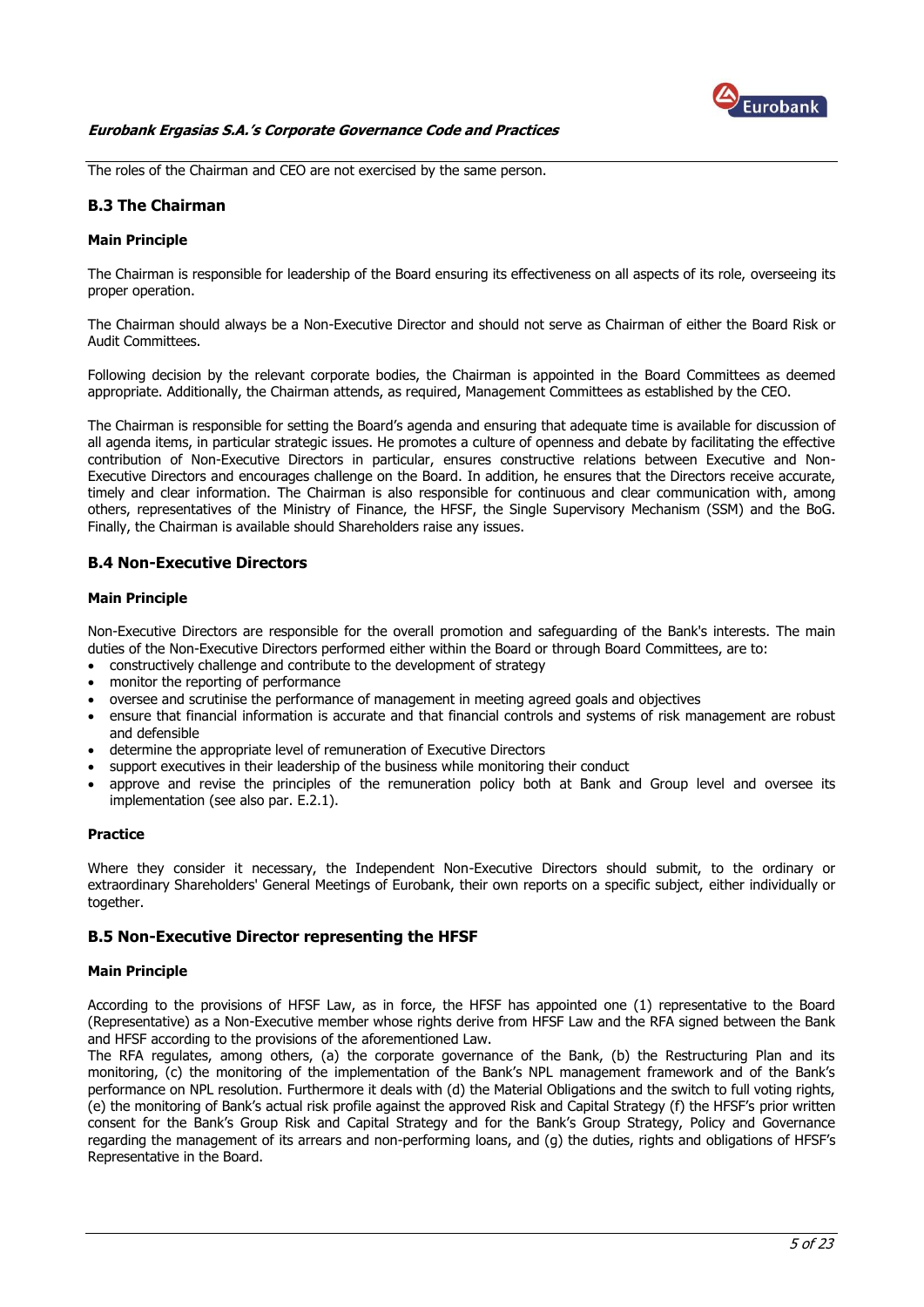

The RFA and the applicable HFSF Law do not preclude, reduce or impair the Bank's management to continue to determine independently, among others, the Bank's commercial strategy and policy in compliance with the restructuring plan and the decisions on the day-to-day operations.

#### Rights under HFSF Law

HFSF has:

- restricted voting rights in the Bank's General Meetings; under this framework, the HFSF exercises its full voting rights in the General Meetings only for decisions concerning the amendments of the Bank's Articles of Association, including the increase or reduction of the capital or the corresponding authorization to the Board, the mergers, divisions, conversions, revivals, extension of term or dissolution of the Bank, the transfer of assets (including the sale of subsidiaries), or any other issue requiring increased majority as provided for in the Law 2190/1920
- the right to be represented with one (1) member in the Board of Directors
- the right to preferential reimbursement, in priority to all other Shareholders, from the proceeds of the Bank's liquidation, in the event the Bank is liquidated
- free access to the Bank's books and records for the purposes of HFSF Law, with executives or consultants of its choice
- the responsibility to perform, assisted by an independent consultant of international reputation, evaluation of the Bank's corporate governance framework, Board and Committees, as well as their members, in accordance with HFSF Law provisions
- the right to approve the Restructuring Plan or any amendment on it before its submission by the Ministry of Finance to the European Commission for approval. HFSF also monitors and reviews the performance of the Restructuring Plan's implementation
- the right to assess and propose improvements and amendments to the Bank's corporate governance.

HFSF's representative has the right to:

- request the convocation of the Shareholders' General Meeting
- request the convocation of the Board
- veto any resolution of the Board (i) related to dividend distributions, the remuneration policy and the additional compensation (bonus) of Board members, of General Managers or of those to whom the duties of a General Manager have been assigned as well as of their deputies (ii) which may jeopardise depositors' interests or materially affect liquidity, solvency or, in general, the prudent and orderly operation of the Bank (such as business strategy and asset/liability management etc.) or (iii) concerning corporate actions resulting in the amendments of the Bank's Articles of Association, including the increase or reduction of the capital or the corresponding authorization to the Board, the mergers, divisions, conversions, revivals, extension of term or dissolution of the Bank, the transfer of assets (including the sale of subsidiaries), or any other issue requiring increased majority as provided for in the Law 2190/1920 which may materially impact HFSF's participation in the Bank's share capital
- request the postponement of a Board meeting or the discussion of any item for up to three (3) business days so as to receive HFSF's Executive Board's instructions
- approve the Chief Financial Officer (CFO) of the Bank.

In exercising these rights, the HFSF representative should take into account the business autonomy of the Bank.

#### Rights under RFA, additional to the rights provided for in HFSF Law

HFSF has the right to:

- appoint a representative as member in Audit, Board Risk, Nomination and Remuneration Committees
- appoint an observer in the Board and in the Audit, Board Risk, Nomination and Remuneration Committees with no voting rights
- review the annual Board and the Board Committees' self-assessment for the purpose of identifying weaknesses and improving working methods and effectiveness
- monitor the implementation of the Bank's non-performing loan management framework and of the Bank's performance on non-performing loans resolution.

HFSF's representative has the right to:

- participate in the Audit, Board Risk, Remuneration and Nomination Committees
- request the convocation of the Board Committees he participates
- include items on the agenda of the General Meetings, the Board and the Audit, Board Risk, Nomination and Remuneration Committees meetings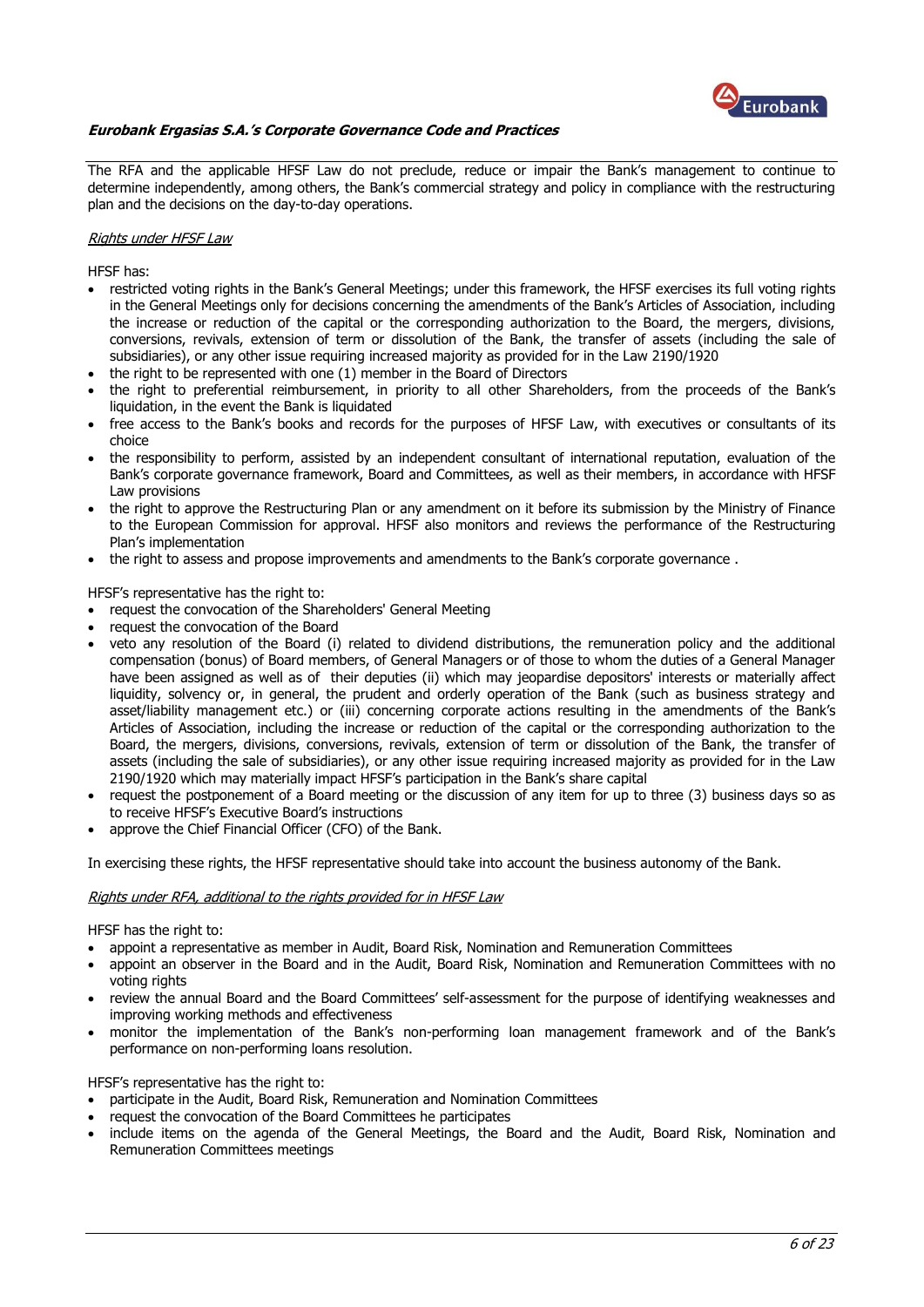

- request the postponement of a Board meeting, in case the notification for the date of a Board meeting, including the agenda and the relevant material, data or information and all supporting documents with respect to the items of the agenda, are not sent at least three (3) business days prior to the Board meeting
- request an adjournment of any Board meeting or the discussion of any item up to three (3) business days, if it finds that the material, data or information and the supporting documents submitted to the HFSF pursuant to the items of the agenda of the forthcoming Board meeting are not sufficient
- veto any decision related to any other veto right each time provided by the HFSF Law.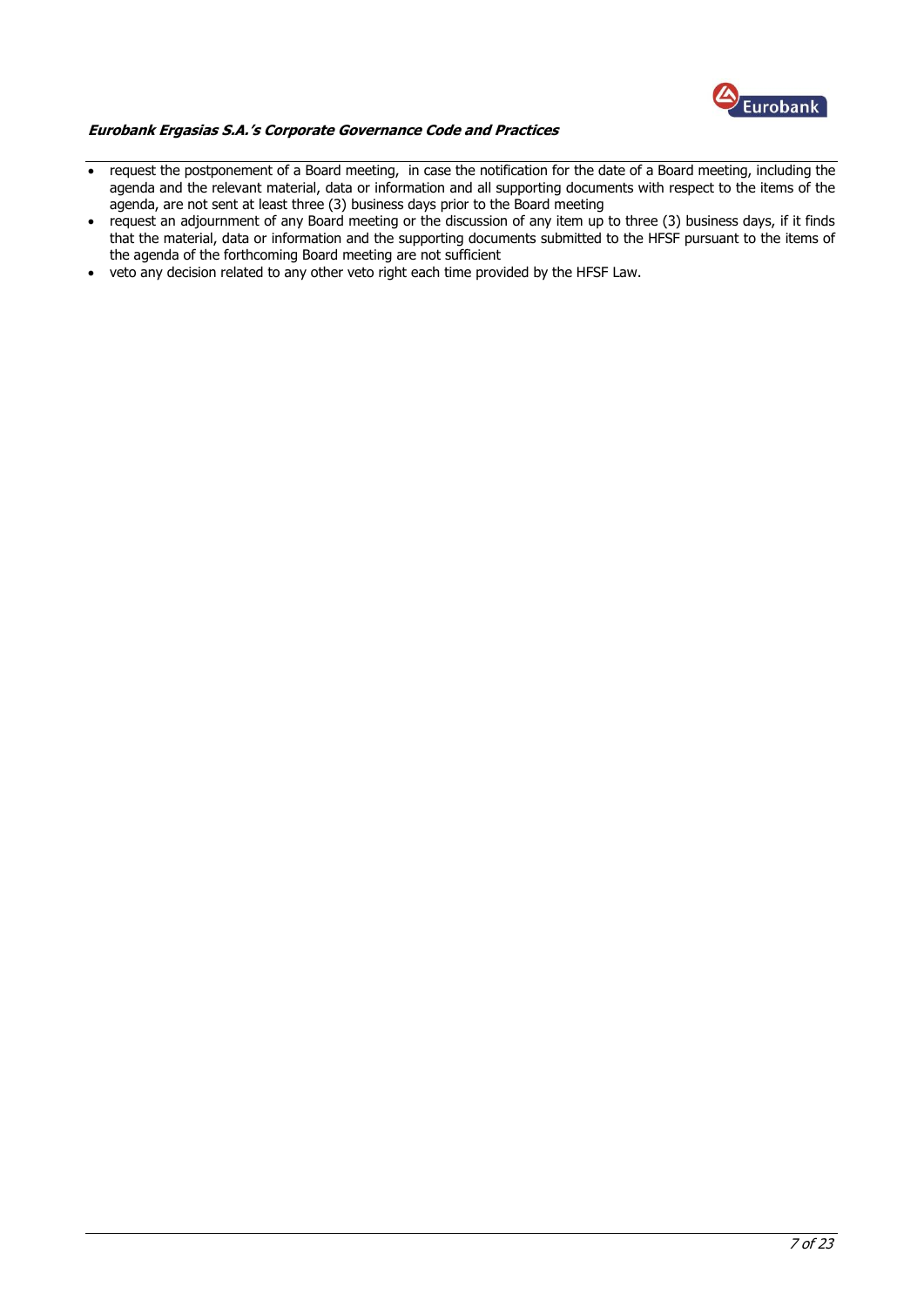

# <span id="page-7-0"></span>**SECTION C: Effectiveness**

# <span id="page-7-1"></span>**C.1 The Composition of the Board**

#### **Main Principle**

The Board and its Committees have the appropriate balance of skills, experience, independence and knowledge to enable them to discharge their respective duties and responsibilities effectively.

The Board has a sufficient size ensuring that the requirements of the business can be met; changes to the Board's composition and its Committees can be managed without undue disruption. Decisions are taken following discussions which exhaust the issues to the satisfaction of all Directors present.

The Board in deciding chairmanship and membership of its Committees ensures membership's refreshment and that no undue reliance is placed on particular individuals.

No one other than the Committee Chairman and members is entitled to be present at a meeting of the Board Risk, Nomination, Audit, or Remuneration Committee, but others may attend at the invitation of the Committee Chairman.

As of 22 February 2013, the Monitoring Trustee appointed by the European Commission (DG Competition) may attend any meeting.

As of 1 February 2016, and following the provisions of the RFA the HFSF appointed an observer, with no voting rights, in the Bank's Board and the Audit, Board Risk, Nomination and Remuneration Committees.

#### **Practice**

C.1.1 The General Meeting appoints the Board members, and determines their term of office.

C.1.2 The Bank presents in the annual financial report the Board membership, identifying each Independent Non-Executive Director. The Nomination Committee considers which members qualify as Independent Non-Executive Directors and in this consideration applies independence criteria under local regulations (L.3016/2002) and European Commission's recommendation 2005/162/EC, as well as under any other relevant legislation each time in force.

The Nomination Committee is also responsible to review semi-annually the independence of Non-Executive Directors and make recommendations to the Board with regard to any changes it considers appropriate. The review of the independence of the Non-Executive Board members should be documented as appropriate.

#### <span id="page-7-2"></span>**C.2 Appointments to the Board-Role of the Nomination Committee**

#### **Main Principle**

The Bank has a formal, rigorous and transparent procedure for the appointment of new Directors to the Board. The Board, with the support of the Nomination Committee, is responsible for initiating, guiding and coordinating the nomination process, with no prejudice to Shareholders' rights. The Board reviews candidates proposed by the Nomination Committee and decides on the candidates to be appointed. Authority for final election rests with the General Meeting or Third Parties defined by law. In overseeing the nomination process, the Nomination Committee ensures that there is adequate succession planning for Board members so as to maintain an appropriate level of continuity and organizational memory at Board level.

#### **Practice**

<u>.</u>

C.2.1 The Nomination Committee's<sup>1</sup> members should not exceed 40% (rounded to the nearest integer) of total Board members (excluding the HFSF Representative) with a minimum of three (3) members. One (1) of the members should be the HFSF Representative. The HFSF also appoints an observer in the Nomination Committee, in line with the

 $<sup>1</sup>$  The Terms of Reference of the Committee and short biographical details of its members may be found at the Bank's website</sup> (www.eurobank.gr)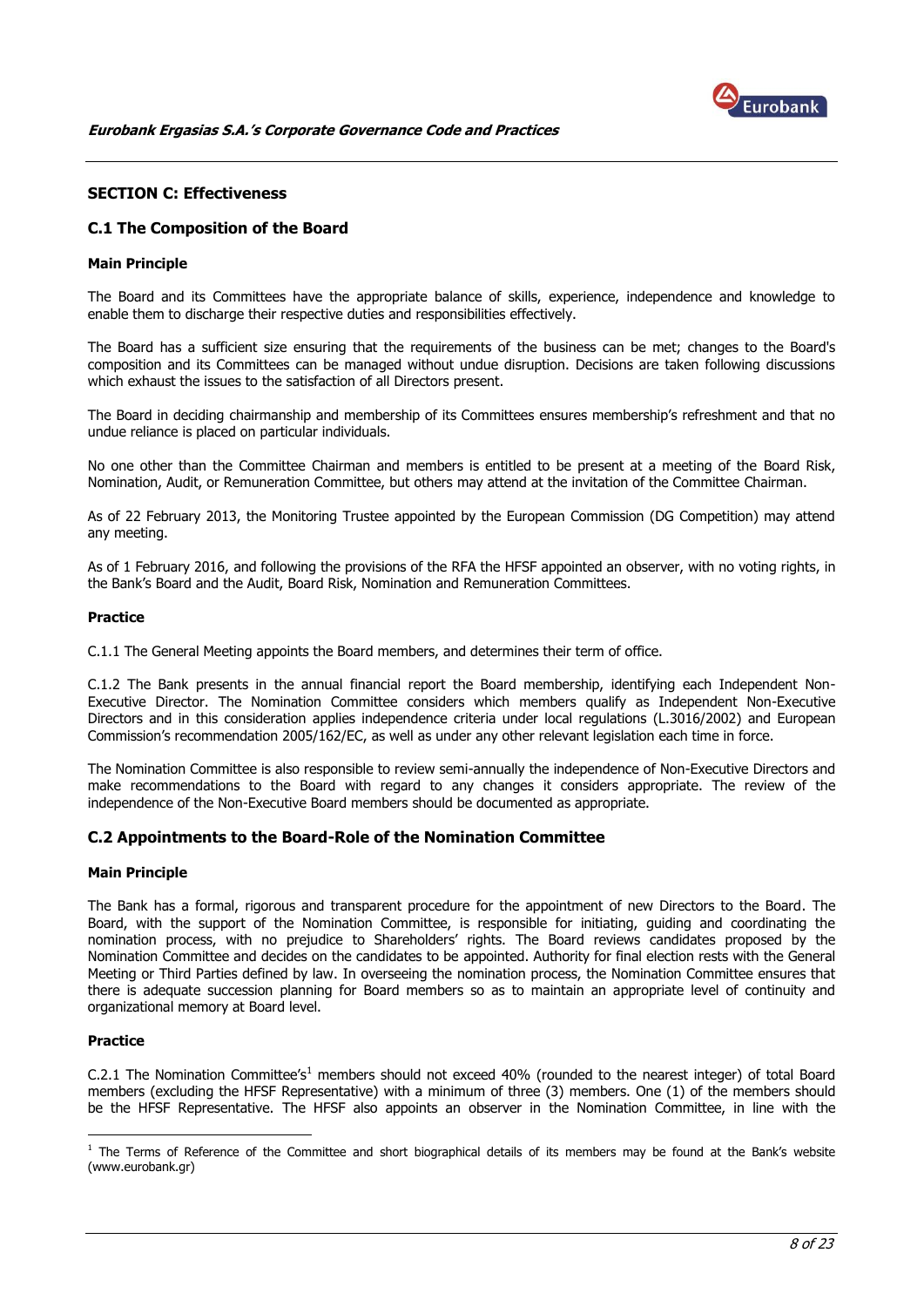

provisions of the RFA. The Nomination Committee members shall be selected on the basis of their competence and experience on relevant issues and should fulfil the additional criteria set by the relevant legal and regulatory framework as applicable. The members shall be appointed by the Board including the Chairperson and the Vice Chairperson, in accordance with the legal and regulatory framework as applicable. The tenure of the members coincides with the tenure of the Board of Directors, with the option to renew their appointment, but in any case the service in the Nomination Committee should not be more than twelve (12) years in total. All members are Non-Executive Directors while the majority of the members (excluding the HFSF Representative), including the Chairperson, should be Independent Non-Executive Directors.

C.2.2 The Nomination Committee is in quorum and meets validly when half of its members plus one (1) are present or represented (fractions, if any, are not counted), provided that no less than three (3) members, including the Chairperson or the Vice Chairperson, are present. Decisions of the Nomination Committee shall be validly taken by an absolute majority of the members who are present and represented. In case of a tie, the Chairperson and in case of his/her absence the Vice Chairperson of the Nomination Committee shall have the casting vote. No individual is present when his/her own succession is being considered. The Chairperson updates the Board members on the material matters covered by the Nomination Committee during the previous period at the quarterly meetings of the Board. The Board shall be informed whenever a decision of the Nomination Committee is not reached unanimously. In case of nonunanimous decisions, the views of the minority should also be minuted. The Nomination Committee appoints its Secretary who reports to the Group Company Secretariat and cooperates with the Chairperson of the Nomination Committee and the Group Human Resources General Manager. The Secretary is responsible to minute the proceedings and resolutions of all Nomination Committee's meetings, including the names of those present and in attendance and the action plans and follow ups for assignments.

C.2.3 The Nomination Committee, at least annually, has the responsibility to assess the structure, size, composition and performance of the Board and make recommendations to the Board with regard to any changes it considers appropriate. In addition, at least annually, the Nomination Committee also assesses the knowledge, skills, experience and contribution of individual Board members and of the Board collectively and reports to the Board accordingly.

C.2.4 The Nomination Committee's effectiveness is evaluated annually according to the provisions of the Board and Board Committees Evaluation Policy of the Bank. The Committee reviews its terms of reference and any changes are submitted to the Board for approval.

C.2.5 The Nomination Committee reviews at least once every two years the Board Nomination Policy which is subject to the Board's approval. It also identifies and recommends, for the approval of the Board or the General Meeting, where required, candidates as members of the Board, including the current Board members at the conclusion of their specified term of office, taking into consideration the Board Nomination Policy. The Nomination Committee at each Board appointment reviews the composition of the Board Committees and proposes their membership to the Board for approval save for the composition of the Audit Committee, whose members are appointed by the General Meeting following relevant proposal by the Board.

C.2.6 The Nomination Committee ratifies the appointment of senior executives, excluding the Heads of Group Internal Audit and Group Compliance who are appointed by the Board following the proposal of the Audit Committee, and the Chief Risk Officer who is appointed by the Board following the proposal of the Board Risk Committee, following in both cases consultation with the Nomination Committee. The appointment of the Chief Financial Officer is subject to HFSF's representative approval. The Nomination Committee consults with the Audit Committee and the Chairperson of the Board, regarding the Audit Committee's proposal to the Board for the appointment of the Anti-Money Laundering Officer of the Bank. Also, the Nomination Committee reviews the succession planning for the senior executives and informs the Board accordingly.

C.2.7 Additionally, the Nomination Committee decides on a target for the representation of the underrepresented gender in the Board, prepares a Board of Directors Diversity Policy on how to meet this target and recommends it to the Board for approval.

C.2.8 The Nomination Committee, also, is notified ex-post of the composition and members of the Committees established by the CEO.

C.2.9 Furthermore, the Nomination Committee ratifies the selection of candidates, other than Eurobank Group employees, as members of the Board of Directors of significant Group's subsidiaries, prior to their election.

C.2.10 Finally, in performing its duties, the Nomination Committee considers actual, potential or perceived conflicts of interest of the Board members and assesses the need for escalation to the Board, and shall, to the extent possible and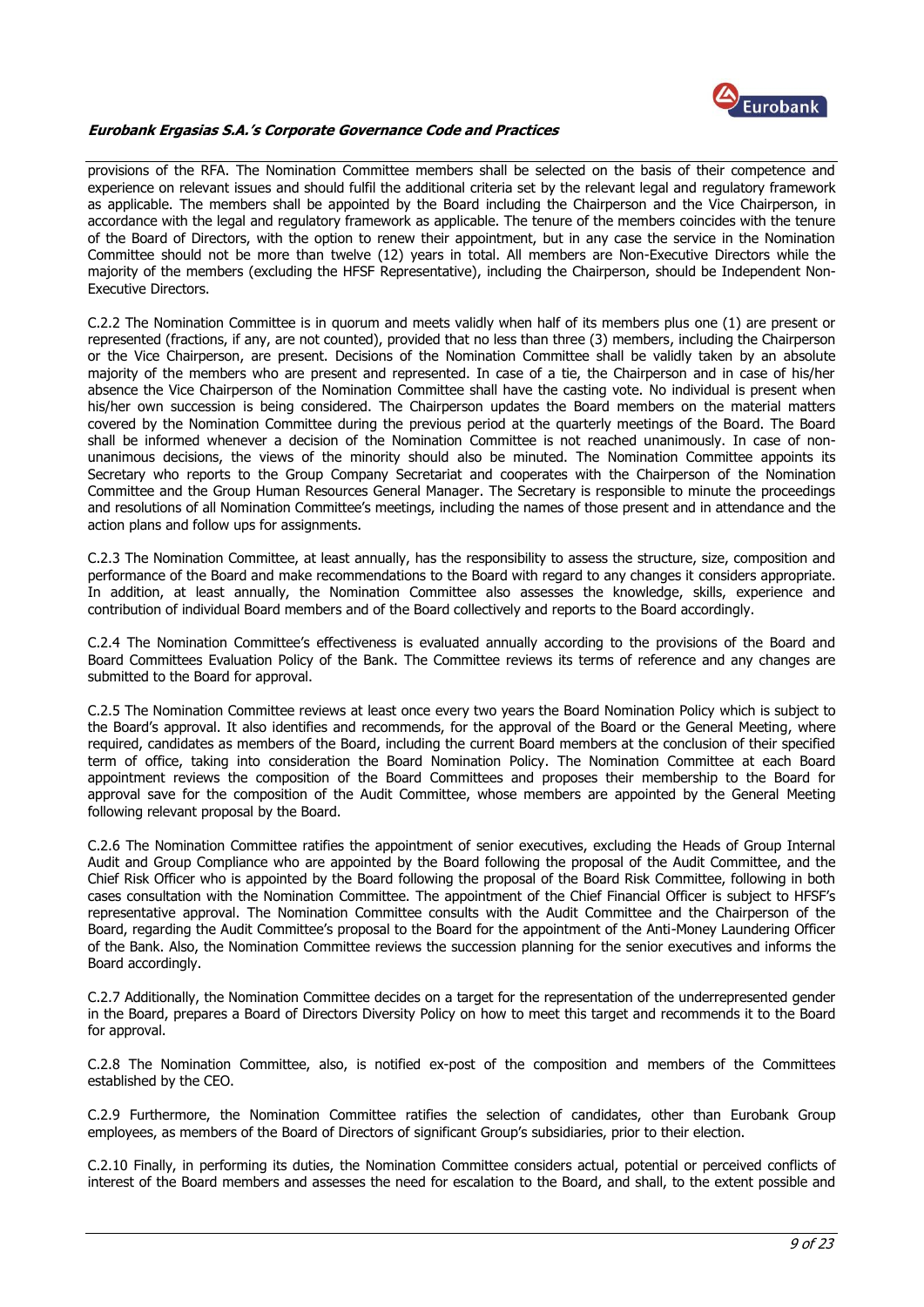

on an ongoing basis, take into account the need to ensure that the Board's decision making is not dominated by any one individual or small group of individuals in a manner that is detrimental to the interests of the Bank. In any case, the Committee should take under consideration the legal and regulatory framework.

C.2.11 The Bank's Directors Report, in its Corporate Governance Statement, describes Nomination Committee's work during the previous year.

#### <span id="page-9-0"></span>**C.3 Commitment**

#### **Main Principle**

All Bank Directors allocate sufficient time to undertake the role to which they have been appointed.

#### **Practice**

C.3.1 The Chairperson dedicates appropriate time to fulfil his duties to the Board.

C.3.2 When the Nomination Committee recommends candidates to fill Board vacancies it ensures that they have sufficient time to effectively discharge their responsibilities as Directors, including regularly attending and participating in meetings of the Board and its Committees.

Annually, the Nomination Committee reviews the Directors' other significant commitments and directorships outside the Bank's Group and assesses the need for escalation to the Board.

C.3.3 All Board members are committed to devoting significant time to the Board.

The Nomination Committee monitors quarterly the attendance of the Directors to the Board and its Committees and assesses the need for escalation to the Board in case that the mandatory minimum attendance of 85% for individual members is not achieved. Individual meetings (up to 15%) can be missed only if a valid excuse is provided.

C.3.4 Directors are entitled to manage their own affairs in privacy. However, their work must be carried out in an environment which is free from any suggestion of improper influence. Those providing information must be confident that it will be properly handled and that there are not actual, potential or perceived conflicts of interest which cannot be prevented, adequately mitigated or managed under the written policies of the Bank. Directors must take steps to ensure that any conflict of interest which they may be subject to does not impair their ability to represent the interests of all Shareholders of the Bank, fulfil their responsibilities as Directors and make sound, objective and independent decisions (act with independence of mind).

Directors, beyond their legal obligations, are therefore expected to inform the Chairperson of the Nomination Committee for any personal or business interests which might influence their judgment or which could be perceived to do so.

C.3.5 The Directors shall not hold more than one (1) of the following combinations of directorships at the same time:

- a) one (1) executive directorship and two (2) non-executive directorships;
- b) four (4) non-executive directorships.

Bank of Greece as the competent authority may authorize Board members to hold one additional non-executive directorship.

#### <span id="page-9-1"></span>**C.4 Development**

#### **Main Principle**

All Βank Directors receive a formal induction on joining the Board and regularly update and refresh their skills and knowledge.

#### **Practice**

All Directors on appointment receive a full and formal Induction Program whose main objectives are to (a) communicate the Bank's vision and culture, (b) communicate practical procedural duties, (c) reduce the time taken for an individual to become productive in its duties, d) assimilate an individual as a welcome member of the Board, e) ensure retention of individuals for future periods, f) become familiar with the Bank's organizational structure and g) give new Directors an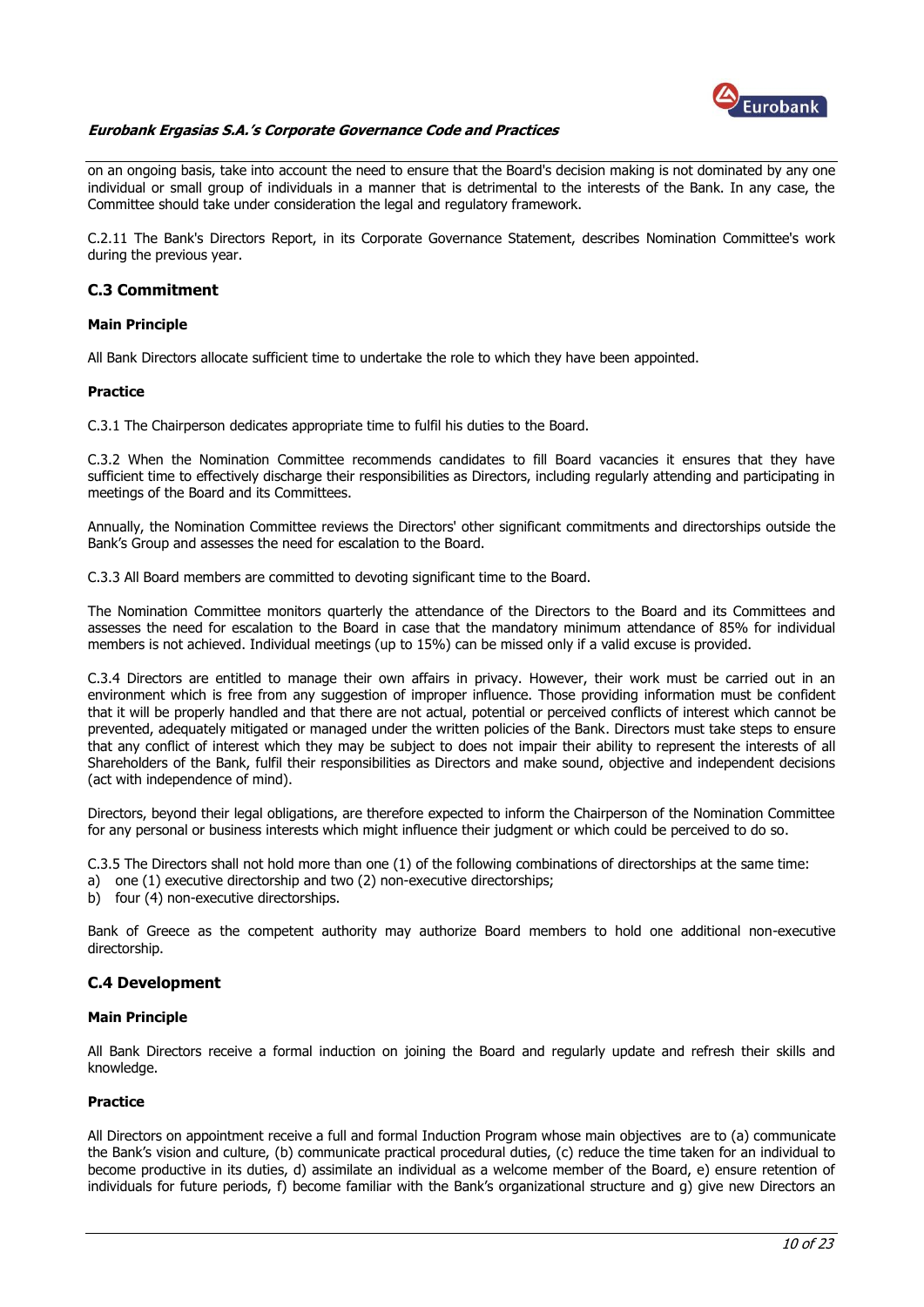

understanding of Bank's business and strategy and the markets in which it operates, a link with the Bank's people and an understanding of its main relationships. Board members in the context of their induction program are also informed on their obligations under the local regulations and the Board's procedures.

Furthermore, given that the Bank acknowledges the need to provide resources for developing and refreshing the knowledge and skills of the Directors, has developed a Continuous Professional Development program for Directors, whose objectives are to (a) ensure Directors have sufficient skills and ability to be effective in their role, (b) communicate challenges and changes within the business environment effectively to Directors, (c) improve Board effectiveness and, through this, corporate profitability and (d) support Directors in their personal development.

The Chairperson attends Management Committees as required and ensures that Directors receive necessary updates on the Bank's activities on an on-going basis.

# <span id="page-10-0"></span>**C.5 Information and Support**

#### **Main Principle**

The Board is supplied in a timely manner with information in a form and of a quality appropriate to enable it to discharge its duties.

Under the direction of the Chairperson, the Board's Secretary's responsibilities include ensuring good information flows within the Board and its Committees and between senior management and Non-Executive Directors, as well as facilitating induction and assisting with professional development of Board members, as required.

#### **Practice**

C.5.1 The Chairperson, through the Secretary to the Board, ensures that the Directors receive accurate, timely and clear information. Management has an obligation to provide such information and Directors seek clarifications or amplification where necessary.

C.5.2 The Secretary of the Board and Group Company Secretariat support the Board on all governance matters.

C.5.3 The Board ensures that Directors, especially Non-Executive, have access to independent professional advice at the Group's expense when they judge it necessary to discharge their responsibilities as Directors. Committees are provided with sufficient resources to undertake their duties and are empowered to seek independent, professional advice whenever required.

C.5.4 All Directors have access to the advice and services of the Group Company Secretary, who is responsible to the Board for ensuring that Board procedures are complied with. Both the appointment and removal of the Board Secretary are matters for the Board as a whole.

# <span id="page-10-1"></span>**C.6 Evaluation**

#### **Main Principle**

The Nomination Committee undertakes annually a formal evaluation of the Board and Board Committees' performance.

#### **Practice**

C.6.1. The Nomination Committee undertakes, annually an assessment of the Board and Board Committees' structure, size, composition and performance, based on a self-evaluation questionnaire, as provided for in the Board and Board Committees Evaluation Policy. The Nomination Committee, also, annually assesses the knowledge, skills and experience of individual Directors and of the Board collectively and reports to the Board accordingly. To this end, the Board Chairperson conducts the assessment of the Non-Executive Directors' contributions to the Board, presents the results to the Nomination Committee and agrees the areas of improvement. The Board and Board Committees act on the results of the evaluation by recognising the strengths and addressing the weaknesses.

#### <span id="page-10-2"></span>**C.7 Re-election**

#### **Main Principle**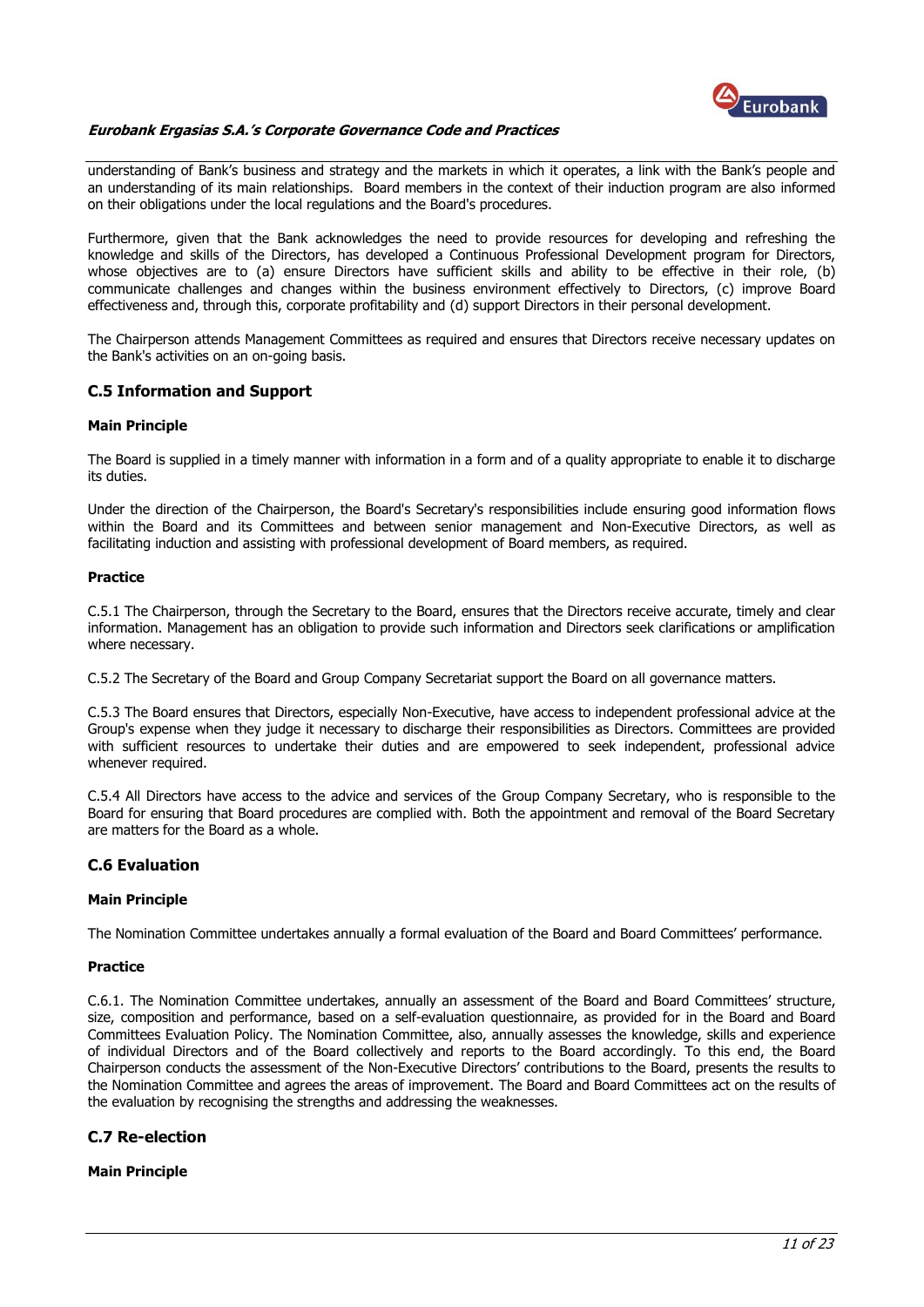

The Bank's Annual General Meeting (AGM) appoints the whole Board and decides it's term of office, in compliance with the provisions of Law.

# **Practice**

The Nomination Committee identifies and recommends to the Board for appointment by the General Meeting, at the conclusion of the Board's tenure, candidates as members of the Board for a specific term of office, including any reappointment of Directors or the appointment of new candidates.

Biographical details and any other relevant information are provided on the Bank's website to enable Shareholders to take an informed decision on their election.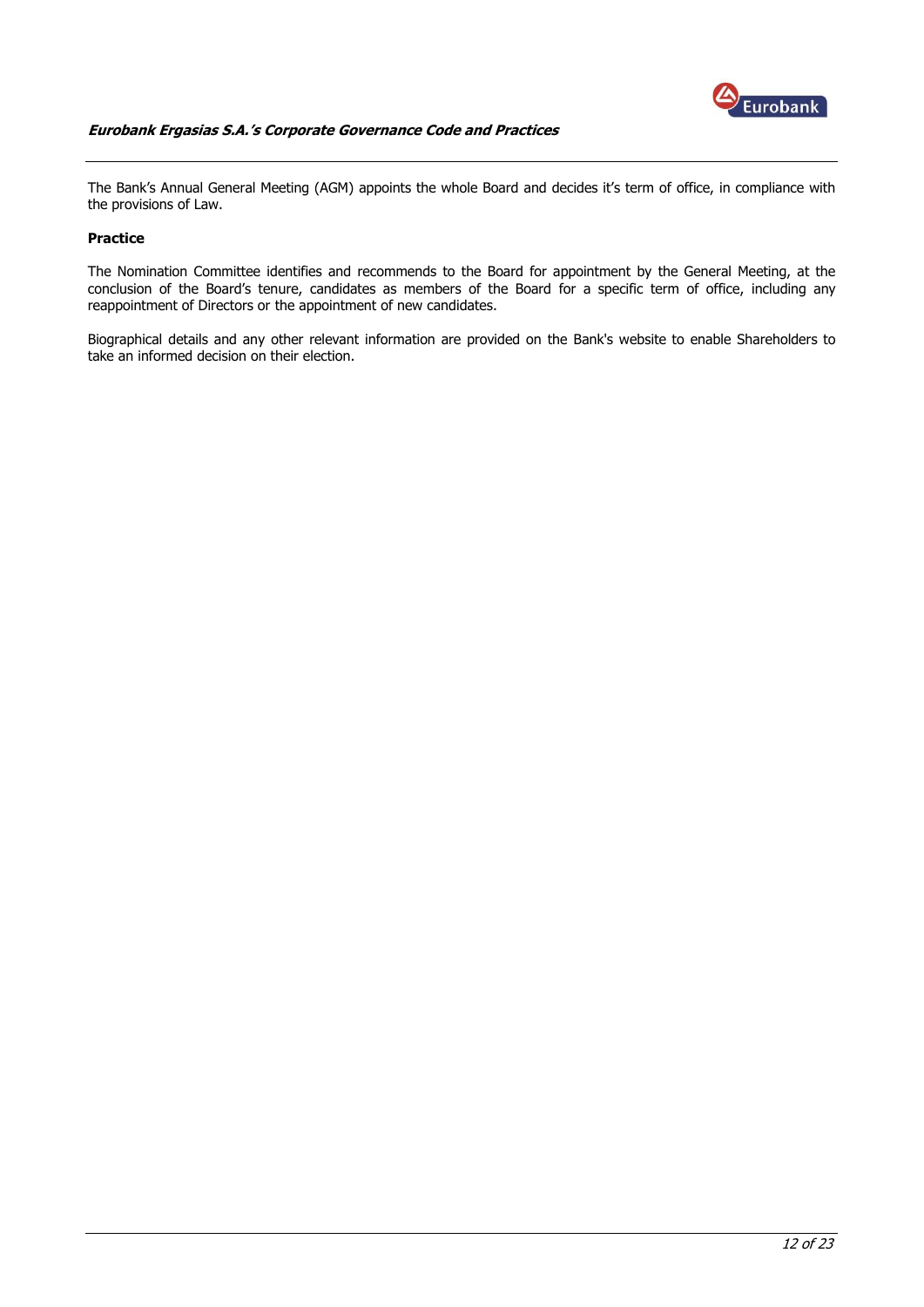

# <span id="page-12-0"></span>**SECTION D: Accountability**

# <span id="page-12-1"></span>**D.1 Financial and Business Reporting**

#### **Main Principle**

The Directors present a fair, balanced, detailed and understandable assessment of Eurobank's position and prospects.

The Board's responsibility to present a fair, balanced and understandable assessment extends to interim and other pricesensitive public reports and reports to regulators as well as to information required to be presented by statutory requirements.

The Board establishes arrangements that enable it to ensure that the information presented is fair, balanced and understandable.

#### **Practice**

D.1.1 The Directors provide a statement regarding the compliance of annual and semi-annual financial statements with applicable accounting standards and the fair presentation of financial position and results of Eurobank. In addition, the annual report of the Directors includes a fair review of the development, the performance and the position of the Bank and the Group, together with a description of the principal risks and uncertainties they face. Additionally, the Board provides, through its annual and semi-annual reports, financial results review, business outlook and risks, going concern considerations, as well as any other relevant information to Shareholders required by applicable laws and corporate governance standards.

Furthermore, the auditors provide a statement regarding their reporting responsibilities on the financial statements.

D.1.2 The Bank provides on a quarterly basis a presentation of financial results and an analysis of performance highlights.

# <span id="page-12-2"></span>**D.2 Risk Management and Internal Control**

#### **Main Principle**

The Board approves strategic risk management decisions (e.g. risk appetite, balance sheet profile and risk management structure) and monitors the quantitative and qualitative aspects of all material risks including but not limited to credit, market, liquidity and operational risks.

The Board determines annually the nature and extent of the significant risks it considers appropriate for the Bank to assume in order to pursue its strategic objectives and determines the capital required to support the risk profile of its balance sheet and its business operations going forward. The Board has established a system of internal controls that is based on international best practice and is designed to provide reasonable assurance regarding the achievement of objectives in the following categories:

- efficient and effective operations
- reliability and completeness of financial and management information
- compliance with applicable laws and regulations
- full adherence to regulatory and supervisory requirements.

#### **Practice**

D.2.1 The Board has delegated its Risk Management and Internal Control responsibilities to the Board Risk and Audit Committees respectively, who report to the Board on a regular basis.

D.2.2 According to best practices, coordination between the Audit and Board Risk Committees is achieved through a certain degree of cross-membership between the two Committees. This cross-membership extends to the respective Committee Chairpersons as well. Additionally, the two Committees may hold joint sessions as deemed necessary. Finally, all Board members may attend both Committees' meetings at their discretion.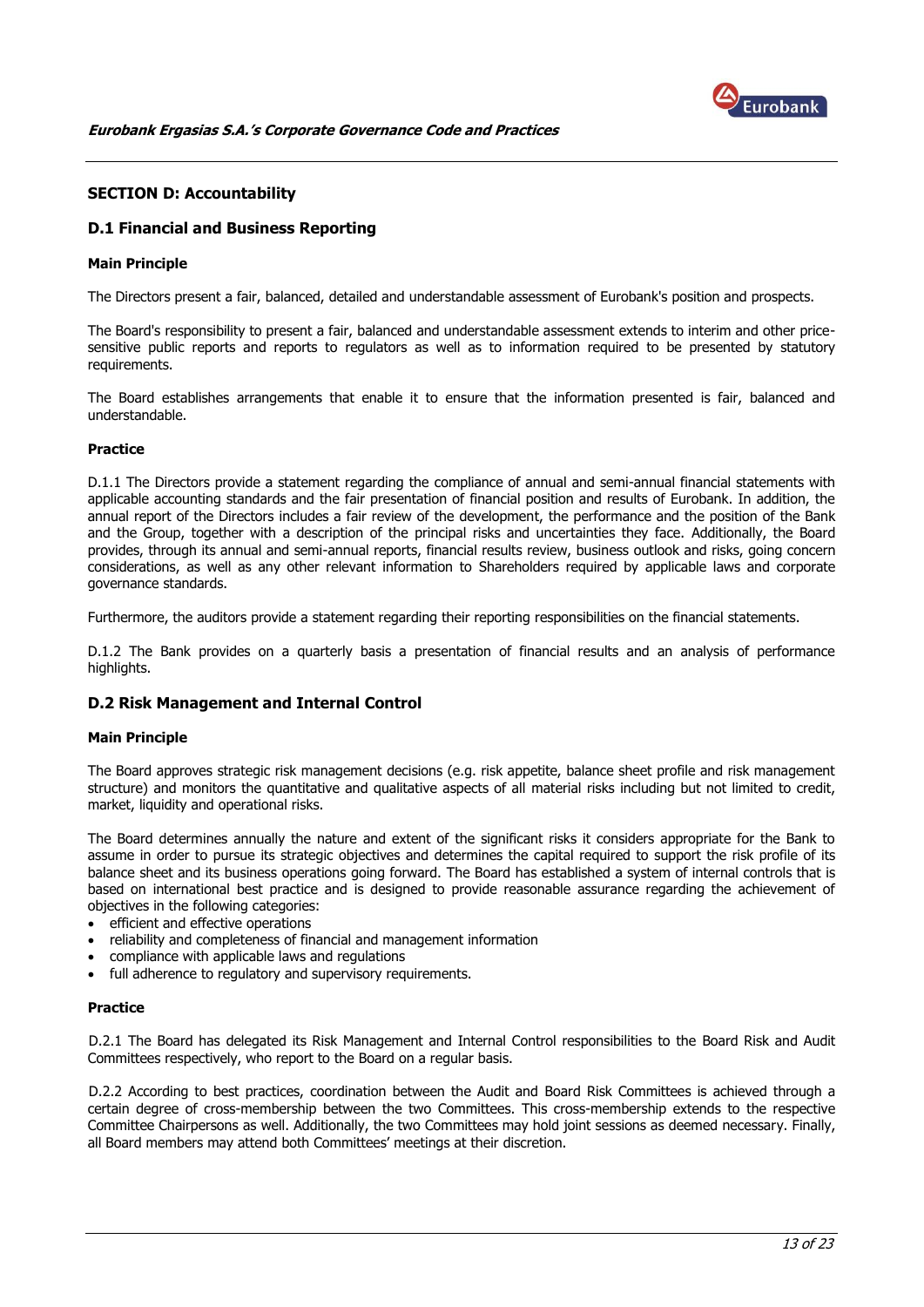

D.2.3 The Board Risk and Audit Committees following respective approval by the Board, submit to the BoG the following documents:

- Internal Audit's annual assessment of the internal control systems
- Audit Committee's annual report on the evaluation of Internal Audit's assessment of the internal control systems,
- Audit Committee's annual assessment reports on Compliance's Annual Report as well as on Compliance's Annual report on Anti-money laundering and combating the financing of terrorism issues, and
- Group Chief Risk Officer Annual Report

# <span id="page-13-0"></span>**D.3 Audit Committee and Auditors**

#### **Main Principle**

The primary function of the Audit Committee<sup>2</sup> is to assist the Board in discharging its oversight responsibilities primarily relating to:

- the review of the adequacy of the Internal Control and Risk Management systems and the compliance with rules and regulations monitoring process
- the review of the financial reporting process and satisfaction as to the integrity of the Bank's Financial Statements.
- the External Auditors' selection, performance and independence
- the effectiveness and performance of the Internal Audit and of the Compliance function.

#### **Practice**

<u>.</u>

D.3.1 The Shareholders' General Meeting appoints the Audit Committee members upon the Board's proposal to the General Meeting, following the recommendation of the Nomination Committee to the Board. The tenure of the Committee members coincides with the tenure of the Board of Directors, with the option to renew their appointment, but in any case the service in the Committee should not be more that twelve (12) years in total. The Chairperson of the Committee is appointed by the members of the Committee or by the Shareholders' General Meeting, while the Committee's members may also appoint a Vice Chairperson. The appointment of the Chairperson who should be an independent non-executive member, with adequate knowledge and solid experience in financial management, accounting and auditing and the appointment of the Vice-Chairperson shall go through the Nomination Committee's proposal process and approved by the Board.

The Audit Committee shall comprise at least of 3 members. The Committee members should not exceed 40% (rounded to the nearest integer) of total BoD members (excluding the HFSF Representative). All members of the Committee should be non-executive, while 75% (rounded to the nearest integer) of the members (excluding the HFSF Representative) should be independent. The Representative of the HFSF appointed to the Board, under L. 3864/2010, must also be a member of the Committee. The HFSF also appoints an observer in the Audit Committee, in line with the provisions of the RFA. The Chairperson of the Audit Committee, an Independent Non-Executive Director with adequate knowledge and solid experience in financial management, accounting and auditing, should fulfil the additional criteria set by the relevant legal and regulatory provisions derived from the HFSF Law and the RFA and should not serve as a Chairperson to the Bank's Board or to its Board Risk Committee. Audit Committee members should have relevant financial experience in at least one of the following matters: finance, audit, accounting and/or banking.

D.3.2 The Audit Committee is in quorum and meets validly when half of its members plus one are present or represented, provided that no less than three (3) members, including the Chairperson or the Vice Chairperson, are present. In determining the number of members for the quorum, fractions, if any, shall not be counted. The Audit Committee resolutions are validly taken by an absolute majority of the members who are present and represented. In case of a tie of votes, the Chairperson and in case of his/her absence the Vice Chairperson has the casting vote. In case of non-unanimous decisions, the views of the minority are recorded in the minutes and the Board is also informed.

D.3.3 The Audit Committee appoints its Secretary, who reports to the Group Company Secretariat and cooperates with the Chairperson of the Committee and the Group Chief Audit Executive as well as the Head of Group Compliance Sector. The Secretary is responsible to minute the proceedings and resolutions of all Audit Committee's meetings, including the action plans and follow ups for assignments.

D.3.4 The main duties and responsibilities of the Audit Committee, as set out in its written terms of reference, are to:

 $<sup>2</sup>$  The Terms of Reference of the Committee and short biographical details of its members may be found at the Bank's website</sup> (www.eurobank.gr)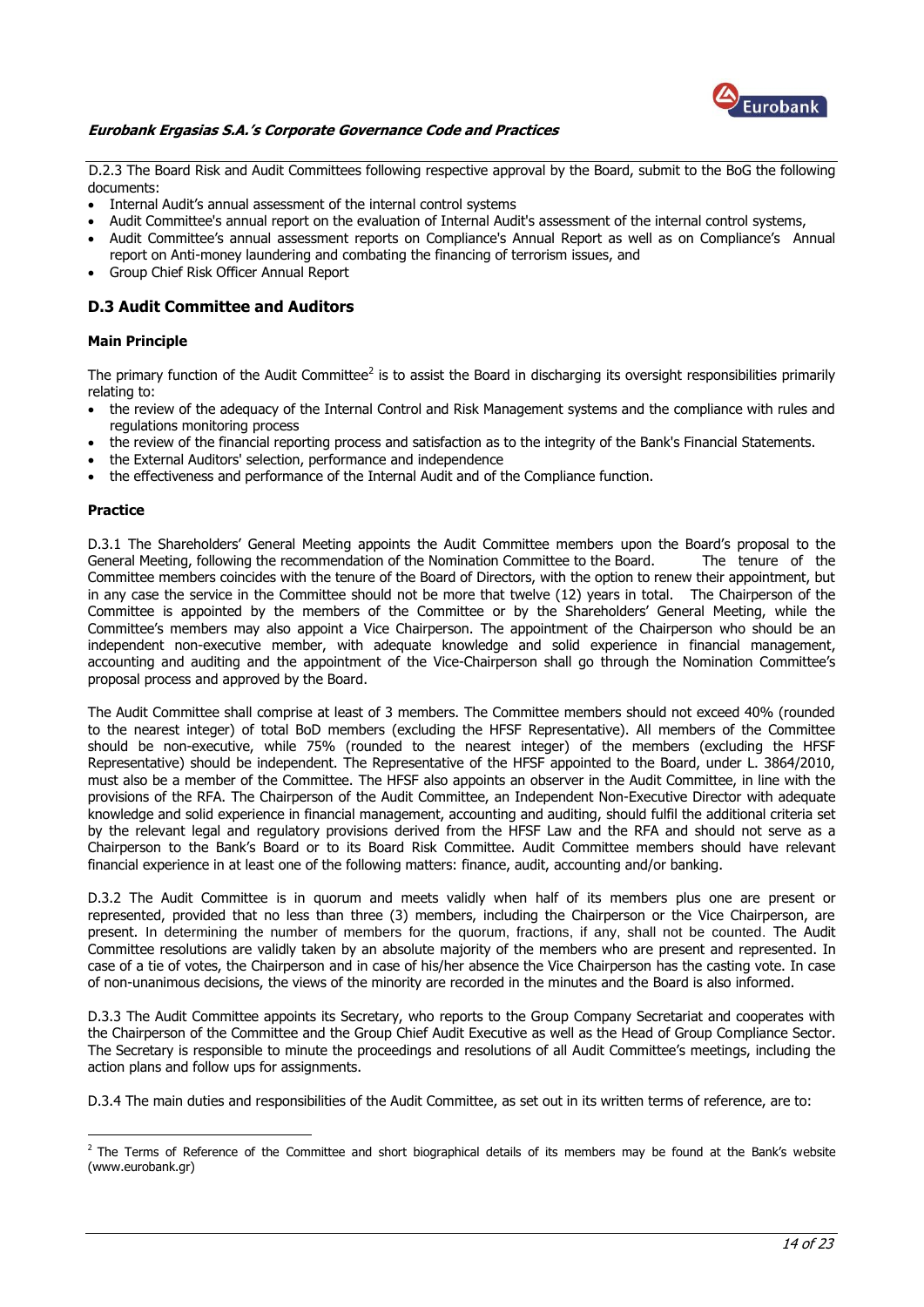

- review the financial statements to be published, including significant financial reporting judgements contained in them
- review the internal control and risk management systems and the compliance with rules and regulations
- monitor and review the effectiveness of the internal audit and compliance functions
- make recommendations to the Board, for it to put to the Shareholders for their approval in the General Meeting, in relation to the appointment, remuneration and terms of engagement of the external auditor
- review and monitor the effectiveness of the audit process, taking into consideration relevant professional and regulatory requirements
- develop and implement policy on the engagement of the external auditor to supply non-audit services taking into account relevant ethical guidance regarding the provision of non-audit services by the external audit firm
- consider any issues pertaining to the external auditors' independence and objectivity (including the provision of nonaudit services), to communicate the result to the Board and to recommend, appropriate action. In doing so, the Committee receives annual confirmation from the external auditors regarding their independence.

D.3.5 The Audit Committee recommends to the Board the approval of the Financial Statements and Annual report, following review, analysis and discussion with Management and with external auditors.

D.3.6 The Audit Committee assesses the confidential procedures established by Management for employees to submit complaints and comments regarding compliance with the applicable-legislation, internal regulations and proper practices (whistle blowing). Care is taken to ensure the protection of the whistle-blower.

D.3.7 The Audit Committee:

- ensures that the Internal Audit and Compliance functions are independent, adequately organized, have unrestricted access to any pertinent information and operate efficiently and effectively
- proposes to the Board the appointment, replacement or dismissal of the Group Chief Audit Executive and the Head of Group Compliance Sector and periodically assesses their performance as well as their remuneration in consultation with the Remuneration Committee
- approves the Terms of Reference and Activity Plans of the Internal Audit and Compliance functions
- has primary responsibility for making a recommendation on the appointment, reappointment and removal of the external auditors. For this purpose the Audit Committee annually assesses the performance and independence of the External Auditors
- ensures periodic tender and rotation of the Group's external auditors after five consecutive years at a maximum, according to the approved by the Audit Committee External Auditors Tendering Policy & Procedure.

D.3.8 The Bank's Directors Report, in its Corporate Governance Statement, provides an overview of the Audit Committee's work in discharging its responsibilities during the previous year, including the Committee's work in relation to the financial statements, the effectiveness of the external audit process and the objectivity and independence of the Bank's external auditors.

# <span id="page-14-0"></span>**D.4 Board Risk Committee**

#### **Main Principle**

The Board Risk Committee<sup>3</sup> (BRC) decides on strategic risk management issues and is in charge of monitoring the quantitative and qualitative aspects of all material risks, including but not limited to credit, market, liquidity and operational risks.

#### **Practice**

D.4.1 The Board Risk Committee members, including the Chairperson and the Vice Chairperson, are appointed by the Board in accordance with the legal and regulatory framework where applicable. Their tenure coincides with the tenure of the Board, with the option to renew their appointment, but in any case the membership in the BRC should not be more than twelve (12) years in total. The BRC members should not exceed 40% (rounded to the nearest integer) of the total Board members (excluding the HFSF Representative) with a minimum of three (3) members. All BRC members should be Non-Executive while at least one third (1/3) of the members (excluding the HFSF Representative and rounded to the nearest integer) should be Independent Non-Executive. One (1) member should be the HFSF Representative. The HFSF also appoints an observer, in line with the RFA provisions. The Chairperson of the BRC should not serve as the

 3 The Terms of Reference of the Committee and short biographical details of its members may be found at the Bank's website (www.eurobank.gr)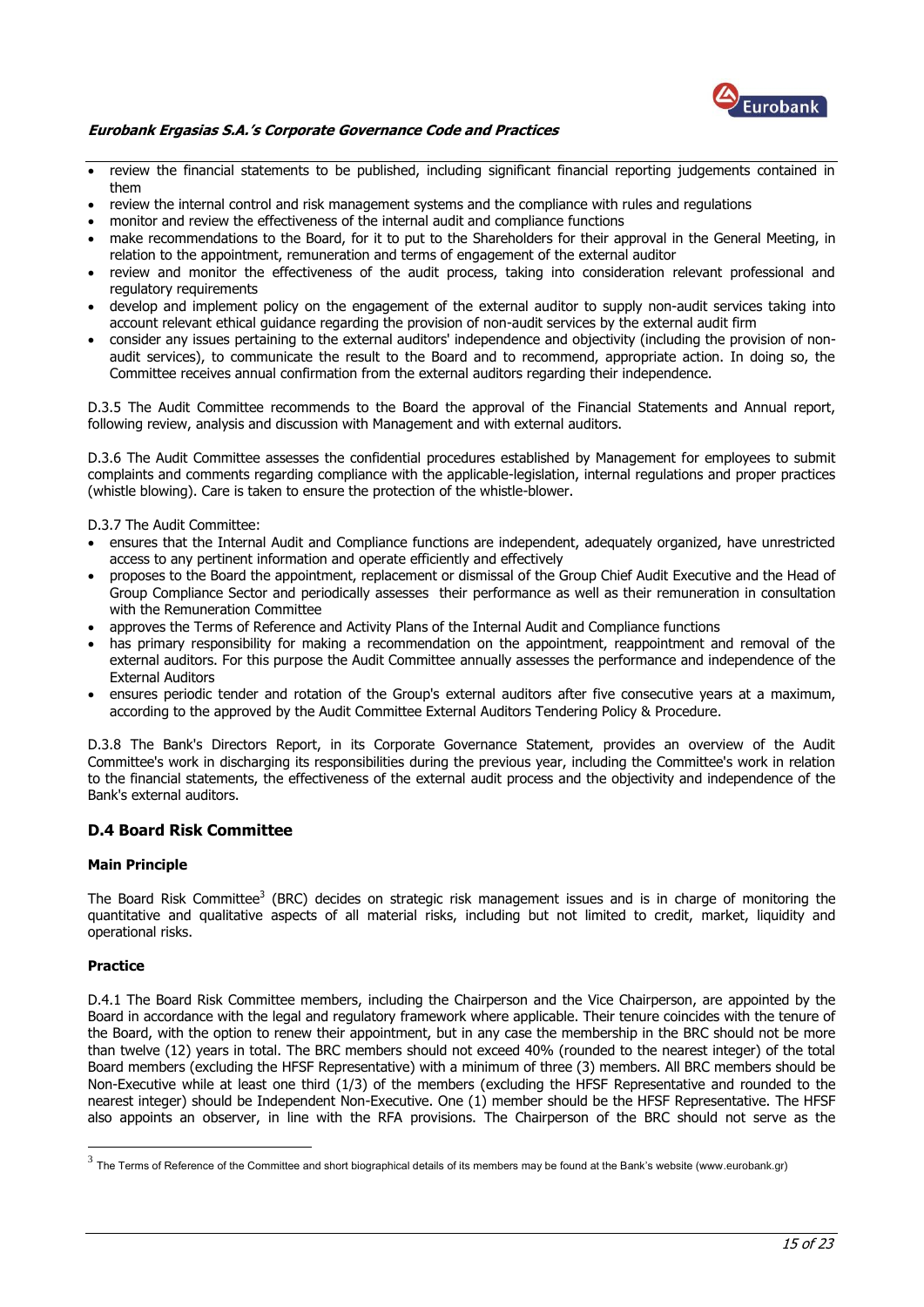

Chairperson to the Bank's Board or to its Audit Committee and should be an Independent Non-Executive with a solid experience in commercial banking and preferably risk and/or Non-Performing Loans management, as well as be familiar with local and international regulatory framework and should fulfil the additional criteria set by the relevant legal and regulatory provisions derived from the HFSF Law and the RFA.

D.4.2 The BRC meets at least on a monthly basis, and reports to the Board, on a quarterly basis and ad hoc as required. Quorum requires the majority of members (half plus one) to be present or represented, provided that no less than three (3) Committee members are present. The Chairperson or the Vice Chairperson must be one of the participating members. In determining the number of members for the quorum, fractions, if any, will not be counted. The BRC resolutions require a majority vote of the members who are present or represented. In case of a tie, the Chairperson and in case of his/her absence the Vice Chairperson has the casting vote. The Board is informed whenever a decision of the BRC is not reached unanimously. In case of non-unanimous decisions, the views of the minority should be also minuted. The Chairperson of the BRC may invite other executives of the Group or external advisors or experts, as deemed appropriate.

The BRC appoints its Secretary, who reports to the Group Company Secretariat and cooperates with the Chairperson of the Committee and the Group Chief Risk Officer. The Secretary is responsible to minute the proceedings and resolutions of all BRC meetings, including the action plans and follow ups for assignments.

D.4.3 The main duties and responsibilities of the Board Risk Committee as set out in its written terms of reference, are to:

- ensure that the Bank has a well-defined Group risk and capital strategy and risk appetite framework. The Bank's risk appetite should be articulated via a set of quantitative and qualitative statements for specific risk categories, including liquidity risk and specific tolerance levels (by portfolio, sector, geography, credit rating etc.)
- ensure that the Bank's risk appetite is clearly communicated throughout the Bank and forms the basis on which risk policies and risk limits are established at Group and Regional level
- review and recommend to the Board the Bank's risk strategy and risk appetite, including an assessment of the appropriateness of the Bank's business/restructuring plan in the context of risk appetite, on an annual basis or more frequently, as required
- review and propose to the Board any strategic decisions, involving mergers and acquisitions or the creation of special purpose vehicles/entities (SPV)
- review, at least, on a monthly basis the Bank's risk profile vs. the Bank's risk appetite criteria, based on reports prepared by Group Risk Management General Division (in cooperation with the Single Supervisory Mechanism Office)
- ensure that the Bank has the appropriate methodologies, modelling tools, data sources, IT systems and competent staff to assess (a) the impact on asset quality under different macroeconomic and market assumptions and (b) the risks that such changes may pose to the financial stability of the Bank
- ensure that there are appropriate oversight mechanisms and controls for the monitoring and effective management of "troubled assets" so as to include:
	- Non-performing exposures (NPEs) and Non-Performing Loans (NPLs)
	- Exposures which have been written-off for accounting purposes but for which the Bank still pursues partial or full recovery through legal action
- review and approve the annual Internal Capital Adequacy Assessment Process (ICAAP) report and the Internal Liquidity Adequacy Assessment Process (ILAAP) report prepared by the Group Risk Management Division in cooperation with the Group Finance and which are submitted to the Board of Directors, to the SSM and to the BoG
- ensure that the Bank's Risk Governance principles are fully compliant with regulatory and supervisory requirements
- review any overrides to the policy governing relations with Connected Borrowers, as monitored and reported by the Group Risk Management General Division
- ensure that stress tests are performed at least on an annual basis with respect to credit, market and liquidity risks and that relevant techniques are applied for operational risk
- ensure that there is adequate risk focus on all aspects of operational risk and that there are appropriate oversight mechanisms and controls for their monitoring and effective management
- review and approve the Group Chief Risk Officer's annual report (prepared in accordance with relevant requirements of BoG Governor's Act 2577/9.3.2006) submitted to Executive Board, Board, Single Supervisory Mechanism and Bank of Greece
- keep the Board and the Audit Committee updated on important relevant risk matters and, to propose to the Board corrective actions in case the Committee identifies that the risk strategy is not implemented, partly or in full
- propose to the Board the appointment and dismissal of the Group Chief Risk Officer following consultation with the Nomination Committee.

D.4.4 The Bank's Directors Report, in its Corporate Governance Statement, describes Board Risk Committee's work during the previous year.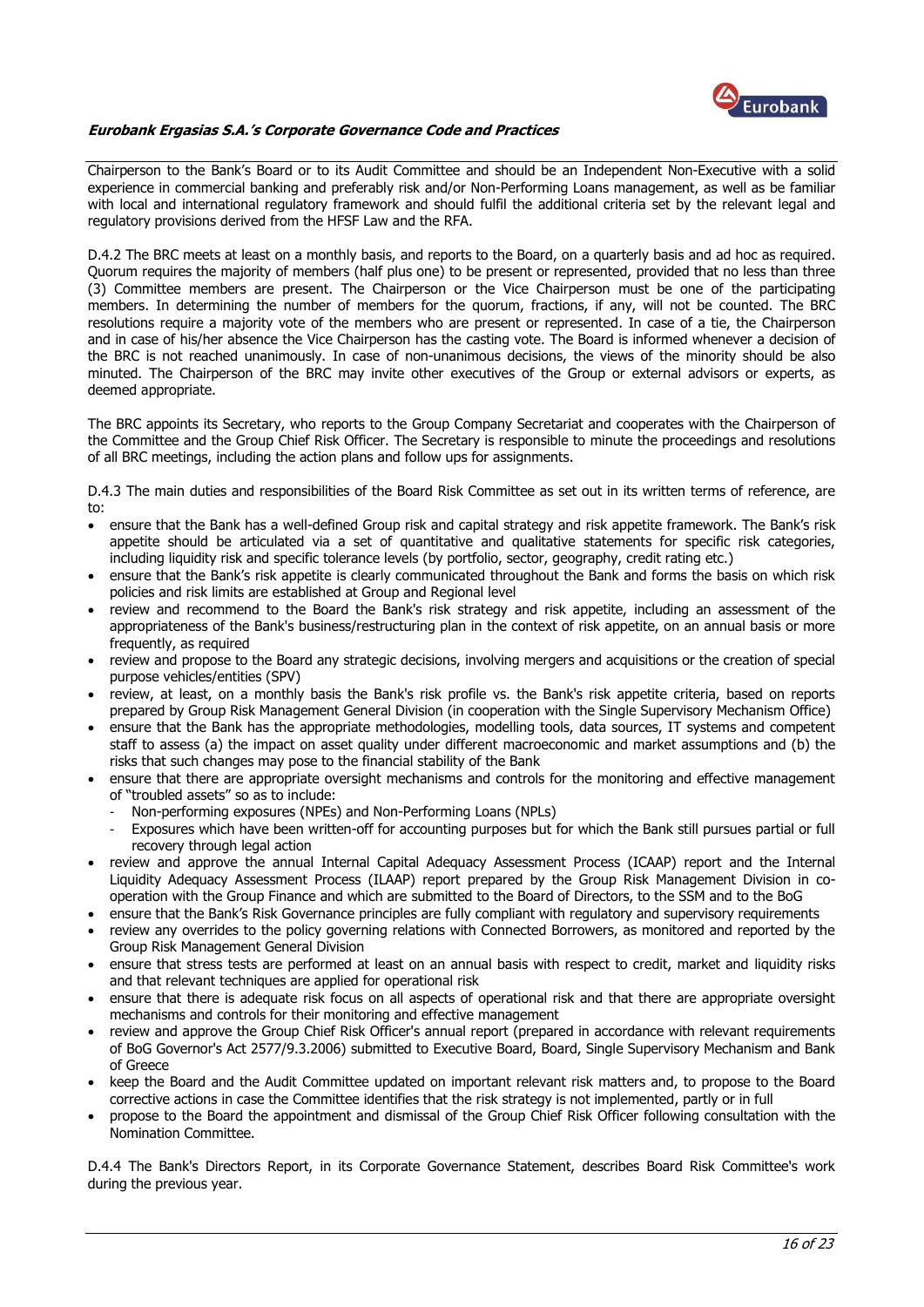

# <span id="page-16-0"></span>**D.5 Strategic Planning Committee**

#### **Main Principle**

The SPC's $4$  purpose is to:

- Assist the Board's Executive Officers in planning, developing and implementing the Group's Strategy
- Recommend to the Board certain initiatives in relation to the Group's strategy.

# **Practice**

<u>.</u>

D.5.1 The SPC members are appointed by the Board, on the recommendation of its Chairperson, following the proposal by the Nomination Committee. The Committee's members are appointed for a term of office of three (3) years that can be renewed up to three (3) times. The Committee is composed of at least five (5) members and chaired by the Chairperson of the Bank's Board and in case of his/her absence or impediment by the CEO. Beside the Chairperson and CEO, the Committee consists of Executive members of the Board and Senior Executive Officers.

D.5.2 The Committee has a quorum and duly convenes if half of its members plus one (including the Chairperson or the CEO) are present. Decisions shall be validly taken by simple majority vote of members present. In case of a tie of votes, the Chairperson (or in his absence the CEO) has the casting vote. The Board shall be informed whenever a decision of the Committee is not reached unanimously. The opinion of the minority should be recorded in the meeting's minutes.

D.5.3 The key tasks and responsibilities of the SPC as set out in its terms of reference, are to:

- ensure that the Group develops a well-defined planned medium term strategy in line with the Board's guidance and its approved business and restructuring plan
- review, within the framework of which the Executive Board draws up the annual budget, the business plan and the restructuring plan, the key objectives and goals contained therein and review major business initiatives, before their submission for approval to the Board.
- review, analyze and deliberate issues concerning the Group's strategic choices (e.g. strategic partnerships, share capital increase, issuing convertibles and/or launching debt issuance programs, mergers, acquisitions or disposals, the formation of joint ventures, creation or dissolution of special purpose vehicles, dividend distribution and other major investments or disinvestments by the Group etc.), ensuring these being in line with the approved Groups strategy. The SPC shall formulate relevant proposals to the Board if:
	- a) the issue under discussion exceeds  $\epsilon$  40 million, while for lower amounts approval will be provided by the Executive Board
	- b) a decision of the Board is obligatory by Law or by the Bank's contractual commitments
	- c) it is deemed necessary by the SPC, taking into account the complexity and nature of the strategic choices under discussion
- maintain and take all necessary actions on regulatory and internal capital required to cover all types of risks (incl. strategic and reputational risks, as well as other non-quantifiable risks) and to ensure that capital requirements are met at all times
- review and evaluate all major Group's initiatives aiming at transforming the business and operating model
- monitor on a regular basis the strategic and the key performance indicators of the Group, including the segmental view
- review and, as needed, make proposals to the Board on all other issues of strategic importance to the Group.

The SPC meets bi-weekly or ad hoc when necessary. The SPC appoints its Secretary who prepares the minutes of all its meetings. The SPC reports to the Board on a quarterly basis and as required.

 $^4$  The Terms of Reference of the Committee and short biographical details of its members may be found at the Bank's website (www.eurobank.gr)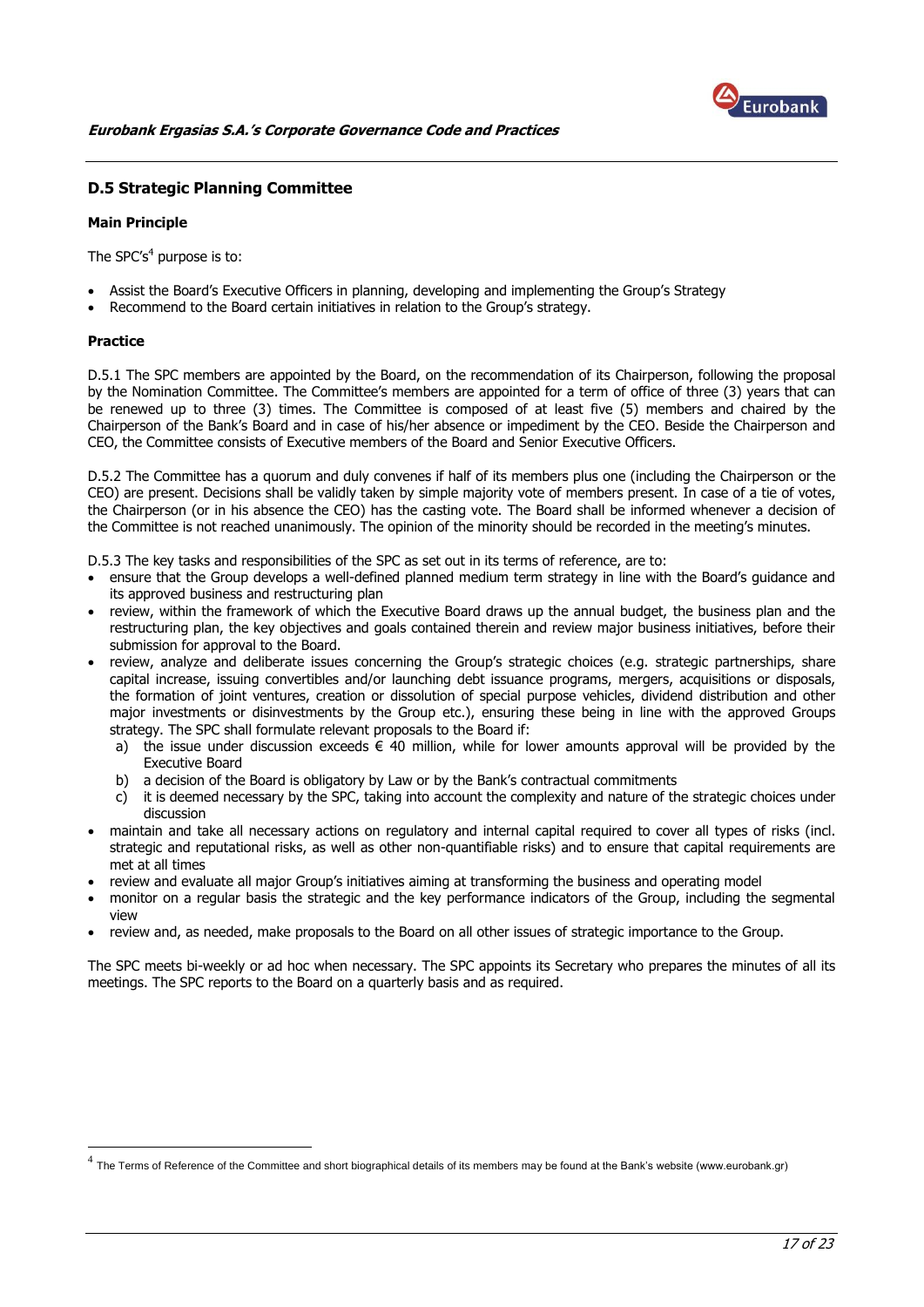

### <span id="page-17-0"></span>**SECTION E: Remuneration**

# <span id="page-17-1"></span>**E.1 The Level and Components of Remuneration**

# **Main Principle**

The remuneration policy forms an integral part of the Bank's corporate governance practice and is developed in accordance with its operational model, business strategy, objectives, long-term interests of the Bank as well as the longterm value creation for Shareholders and incorporates measures to avoid conflict of interest.

Also, the remuneration policy promotes sound and effective risk management and is consistent with the objectives of the Bank's business and risk strategy, corporate culture and values, long term interests of the Bank and the measures used to avoid conflicts of interest and does not encourage excessive risk-taking on behalf of the Bank.

The Bank has established a competitive remuneration framework in order to attract, engage and retain its Directors and employees. Its basic principles are to:

- safeguard that remuneration is sufficient to retain and attract executives with appropriate skills and experience
- monitor that internal equity between business units is applied
- avoid excessive risk taking
- take into consideration repetitive unresolved audit issues
- safeguard ethical association with the Bank's approved code of conduct
- link remuneration with long-term performance.

The continuous monitoring of market trends and best practices in domestic and global level ensures a competitive remuneration policy that is governed by transparency and internal equity.

#### **Practice**

E.1.1 Following a proposal by the Remuneration Committee, the remuneration of all Directors is determined by the Directors of the Board, subject to the approval of the General Meeting of Shareholders.

According to Eurobank's remuneration policy, at least 40% of the variable remuneration awarded and exceeding the amount of €15,000 is deferred over a period which is not less than three (3) years, vests no faster than on a pro-rata basis and is correctly aligned with the nature of the business, its risks and the activities of the employee in question. In case of variable remuneration component of a particularly high amount, at least 60% of the amount is deferred. The first deferred portion does not vest sooner than 12 months after the start of the deferral period. The deferral period ends when the awarded variable remuneration has vested or where the amount was reduced to zero as malus was applied.

At least 50% of the variable remuneration awarded consists of shares or equivalent ownership interests and where possible, other instruments within the meaning of Article 52 or 63 of Regulation (EU) No 575/2013. In any case, the variable remuneration should not be paid through vehicles or methods that facilitate the non-compliance with L. 4261/2014 or Regulation (EU) No 575/2013. The instruments referred to above, shall be subject to an appropriate retention policy designed to align incentives with the longer-term interests of the Bank. Any equity remuneration related scheme is approved by the General Meeting.

Variable remuneration (deferred and non-deferred) is awarded or vests only if it is sustainable according to the financial situation of the Bank as a whole, and justified on the basis of the performance of the Bank, the business unit and the individual concerned. Without prejudice to the general principles of national contract and labour law, the total variable remuneration shall generally be considerably contracted where subdued or negative financial performance of the Bank occurs, taking into account both current remuneration and reductions in payouts of amounts previously earned, including through malus or clawback arrangements.

Moreover the provisions of the Law 4261/2014 are also applied.

For as long as the Bank receives capital support from the Hellenic Financial Stability Fund, it shall also comply to the restrictions regarding remuneration as per the law 3864/2010.

E.1.2 The remuneration of the Non-Executive Directors is fixed in order to avoid potential conflict of interest.

E.1.3 Under Greek Company Law, the appointment of a Director may be revoked at any time without notice by the General Meeting.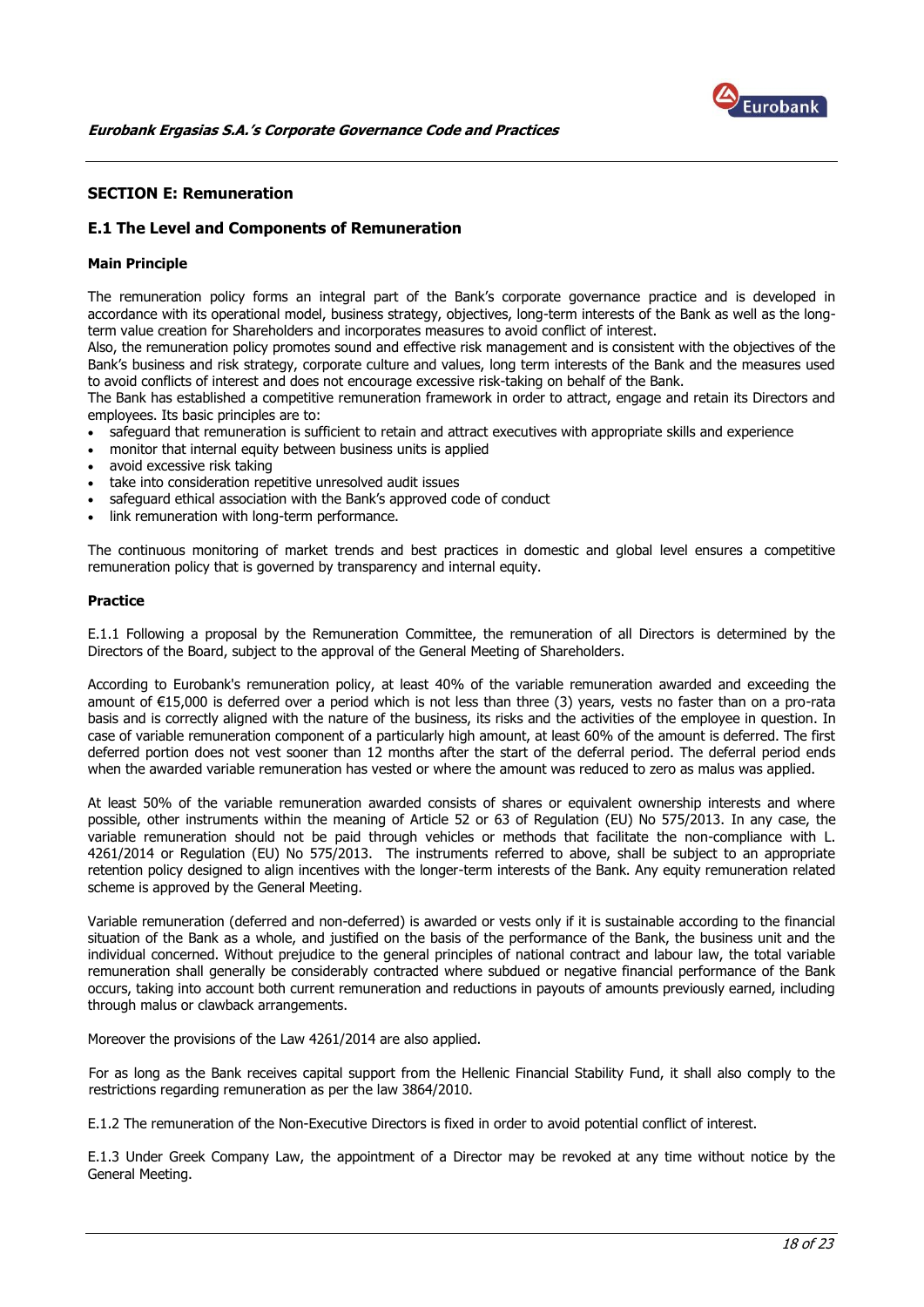

E.1.4 In order to ensure adequate transparency to the market of the remuneration structures and the associated risks, the Bank discloses in its website www.eurobank.gr, detailed information on the remuneration policies, practices and, for confidentiality reasons, aggregated amounts for the BoD Directors and those members of staff whose professional activities have a material impact on the risk profile of the Bank ("identified employees" according to the EU Regulation 604/2014), and publishes accordingly all information as per current legislation.

# <span id="page-18-0"></span>**E.2 Procedure**

### **Main Principle**

The remuneration policy and its revisions are approved by the Non-Executive Directors following the recommendations from the Remuneration Committee. The implementation of the remuneration policy is subject to annual internal audit review from the Internal Audit Unit.

# **Practice**

1

E.2.1 The Non-Executive Directors have the responsibility to approve and periodically review Bank's remuneration policy and oversee its implementation at Group level.

In particular the Non-Executive Directors have the following responsibilities regarding remuneration:

- to approve the remuneration policy and its revisions
- to ensure compliance of the remuneration policy and its application with current laws and regulations;
- to approve the total performance related remuneration pool of the Group and its allocation among Business Units / subsidiaries;
- to approve the goals and objectives relevant to the CEO remuneration and evaluate the CEO's performance in light of these goals and objectives;
- to approve the Bank's total remuneration framework taking into consideration (i) the market trends as well as the current laws and regulations, and (ii) that the remuneration of internal control functions' (i.e. risk management, internal audit, compliance, financial control) employees is not linked to the performance of the business units they control;
- to approve any exceptions from the Bank's approved total remuneration framework regarding employees whose activities have a material impact on the Bank's risk profile;
- to approve any exceptions from the approved total remuneration framework for the Heads of Group Internal Audit, Group Compliance and Group Risk Management;
- to approve any exceptions from the approved Subsidiary Board remuneration policy of the remuneration of the Subsidiary Board Directors and the CEOs;
- to approve any payment or compensation commitment to be made to an executive member of the Board on termination of his/her office both at Bank and Group level;
- to approve all exposures of Remuneration Committee members as well as any exposures which are equal or exceed € 1 million of key management personnel and ensure that the exposures granted and their terms are compliant with current laws and regulations. No member of the Remuneration Committee is present when his exposure is being considered
- to approve any retention scheme, both at Bank and Group level;
- to approve any separation scheme, both at Bank and Group level;
- to provide, when appropriate, adequate information to the General Meeting regarding their activities, with the assistance of the Remuneration Committee.

E.2.2 The Board has delegated to the Remuneration Committee the responsibility to:

- provide specialized and independent advice for matters relating to remuneration policy, and its implementation at Bank and Group level and for the incentives created while managing risks, capital and liquidity
- safeguard the proper exercise of its duties and responsibilities, the efficient alignment of the personnel's remuneration with the risks the Bank undertakes and manages and the required alignment between the Bank and the Group; and
- approve or propose for approval all exposures of key management personnel<sup>5</sup>.

<sup>&</sup>lt;sup>5</sup> Key management personnel includes: Bank and Greek Subsidiaries' BoD members, Executive Board (ExBo) members, Legal Counsel, Heads of Group Internal Audit, Group Compliance, Group risk Management, General Managers, Heads of General Divisions and their relatives (spouses, children, siblings).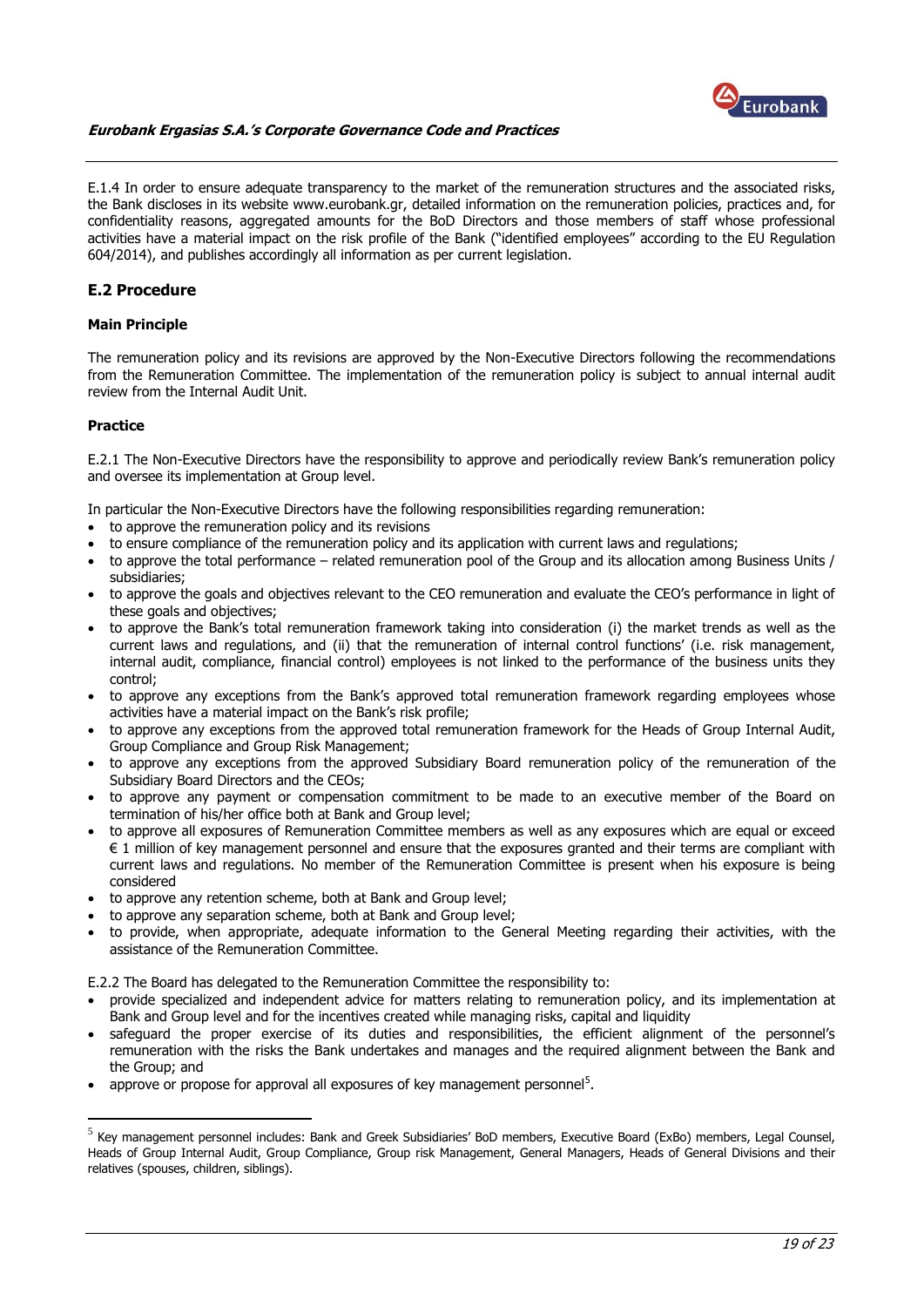

The Remuneration Committee members should not exceed 40% (rounded to the nearest integer) of total BoD members (excluding the HFSF Representative) with a minimum of three (3) members. One (1) member should be the HFSF Representative. The HFSF also appoints an observer in the Remuneration Committee, in line with the provisions of the new RFA. At least one member should have adequate expertise and professional experience in risk management and audit activities mainly in alignment with the remuneration policy with the risk and capital profiles of the Bank, while all members should fulfil the additional criteria set by the relevant legal and regulatory provisions derived from the HFSF Law and the RFA. The members shall be appointed by the Board, including the Chairperson and the Vice Chairperson, in accordance with legal and regulatory requirements where applicable. The tenure of the members coincides with the tenure of the Board of Directors, with the option to renew their appointment, but in any case the service in the Remuneration Committee should not be more that twelve (12) years in total. All members are Non-Executive Directors while the majority of the members (excluding the HFSF Representative) are Independent Non-Executive Directors.

E.2.3 The Committee is in quorum and meets validly when half of its members plus one (1) are present or represented (fractions, if any, are not counted), provided that no less than three (3) Committee members, including the Chairperson or the Vice Chairperson, are present. Decisions of the Committee shall be validly taken by an absolute majority of the members who are present and represented. In case of non-unanimous decisions, the views of the minority should be also minuted and the Board should be informed. In case of a tie, the Chairperson and in case of his/her absence the Vice Chairperson of the Committee shall have the casting vote. No individual is present when his/her own remuneration is being considered. In carrying out its duties, the Committee is accountable to the Board.

E.2.4 The main role and responsibilities of the Remuneration Committee as set out in its written terms of reference which provide details on the purpose, authority, duties and responsibilities, are to:

- inform, advise and support the Non-Executive Directors of the Board regarding the design, revision and the implementation of the remuneration policy both at Bank and Group level
- ensure that the Bank and Group remuneration policy is clear, well documented and transparent as well as to ensure compliance of the remuneration policy and its application with current laws and regulations
- propose to the Non-Executive Directors of the Board for their approval the total performance related remuneration pool of the Group and its allocation among Business Units / Companies. In this respect, the Committee ensures that the total performance – related remuneration pool of the Group incorporates risk adjusted performance targets and a proper balance between short-term and long-term performance is achieved
- propose to the Board the remuneration policy for the members of the Board and Board Committees, both at Bank and Group level, pending final ratification by the respective General Assemblies
- to propose to the Non-Executive Directors of the Board for their approval the goals and objectives relevant to the CEO remuneration and evaluate the CEO's performance in light of these goals and objectives
- propose to the Non-Executive Directors of the Board for their approval the Bank's total remuneration framework and to approve the Group Subsidiaries' remuneration framework taking into consideration the market trends as well as the current laws and regulations and that the remuneration of internal control functions' (i.e. risk management, internal audit, compliance, financial control) employees is not linked to the performance of the business units they control
- propose to the Non-Executive Directors of the Board for their approval any exceptions from the Bank's approved total remuneration framework regarding employees whose activities have a material impact on the Bank's risk profile
- for the Heads of Group Internal Audit, Group Compliance and Group Risk Management to approve any remuneration adjustments within the approved total remuneration framework and to propose to the Non-Executive Directors of the Board for their approval any exceptions from the approved total remuneration framework. In any case, the Committee acts for the Heads of Group Internal Audit and Group Compliance after consulting with the Audit Committee, while for the Chief Risk Officer after consulting with the Board Risk Committee
- approve any exceptions from the Subsidiaries' approved total remuneration framework regarding their employees whose activities have a material impact on the Subsidiary's risk profile
- review, on an annual basis, the total remuneration adjustments within the Bank's approved total remuneration framework for employees whose activities have a material impact on the Bank's risk profile
- review, on a quarterly basis, the total remuneration adjustments within the Subsidiaries' approved total remuneration framework for employees whose activities have a material impact on the Subsidiary's risk profile
- approve any remuneration within the approved Subsidiary Board and Board remuneration policy and propose to the Non-Executive Directors of the Board for their approval any exceptions from the approved Subsidiary Board and Board remuneration policy regarding the remuneration of the Subsidiary Board Directors and the CEOs
- consider and recommend to the Non-Executive Directors of the Board for their approval any payment or compensation commitment to be made to an executive member of the Board on termination of his/her office, both at Bank and Group level
- for the exposures of key management personnel (excluding Remuneration Committee members whose exposures are approved by the Non-Executive Directors of the Board) to ensure that the exposures granted and their terms are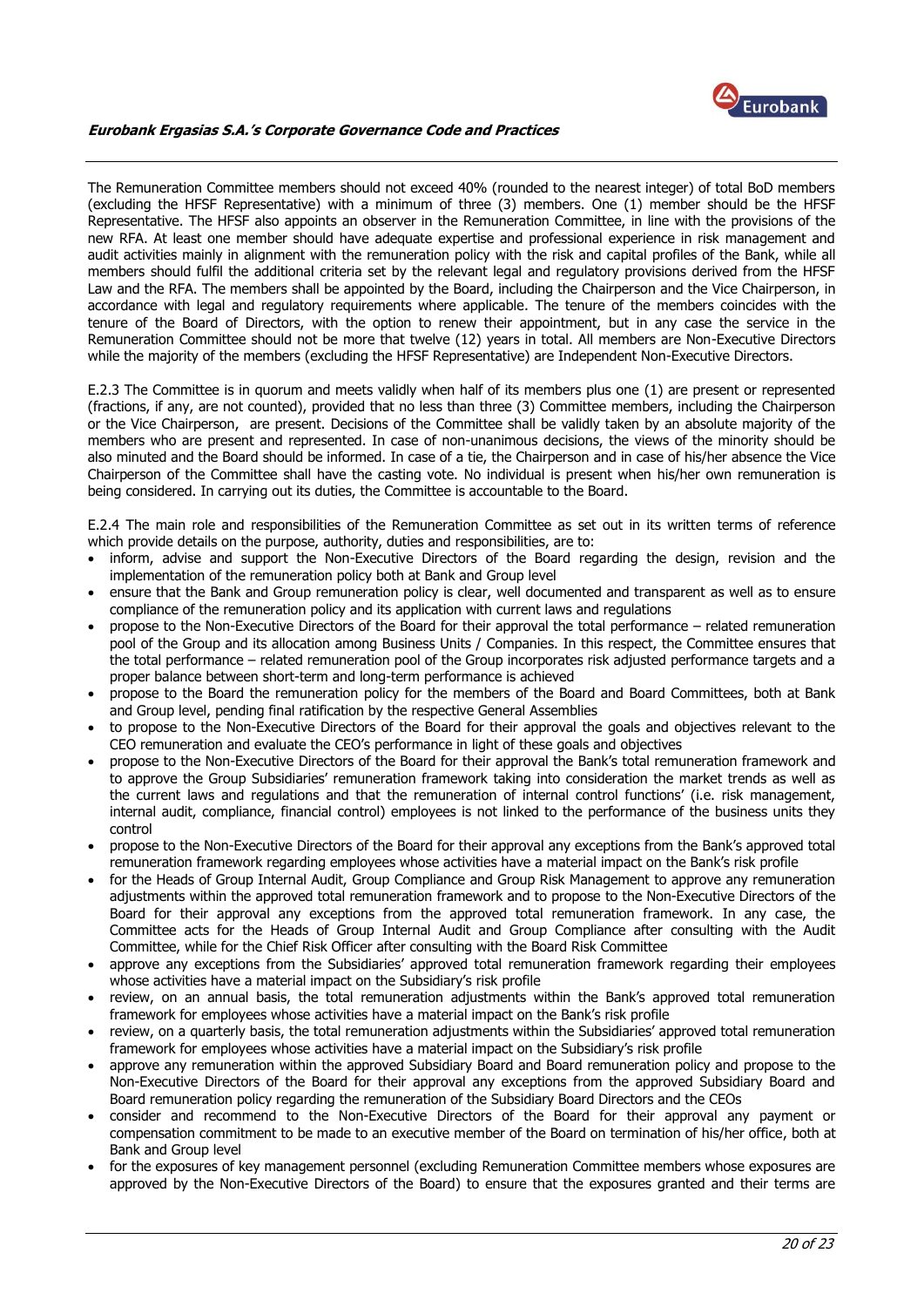

compliant with current laws and regulations and to approve all such exposures up to  $\epsilon$  1 million and to propose to the Non-Executive Directors of the Board for their approval any such exposures which are equal or exceed  $\epsilon$  1 million

- approve the benefits policy of the Bank, any incentive scheme, both at Bank and Group level and propose to the Non-Executive Directors of the Board for their approval any retention scheme or any separation scheme, both at Bank and Group level
- provide, when appropriate, adequate information regarding its activities to the General Meeting.

In performing its duties, the Remuneration Committee shall, to the extent possible, and on an ongoing basis, take into account the long-term interests of Shareholders, investors and other stakeholders in the Bank as well as the public interest, promote sound and prudent management and prevent or minimize any conflicts of interest that might arise.

E.2.5. The Bank's Directors Report, in its Corporate Governance Statement, describes Remuneration Committee's work during the previous year.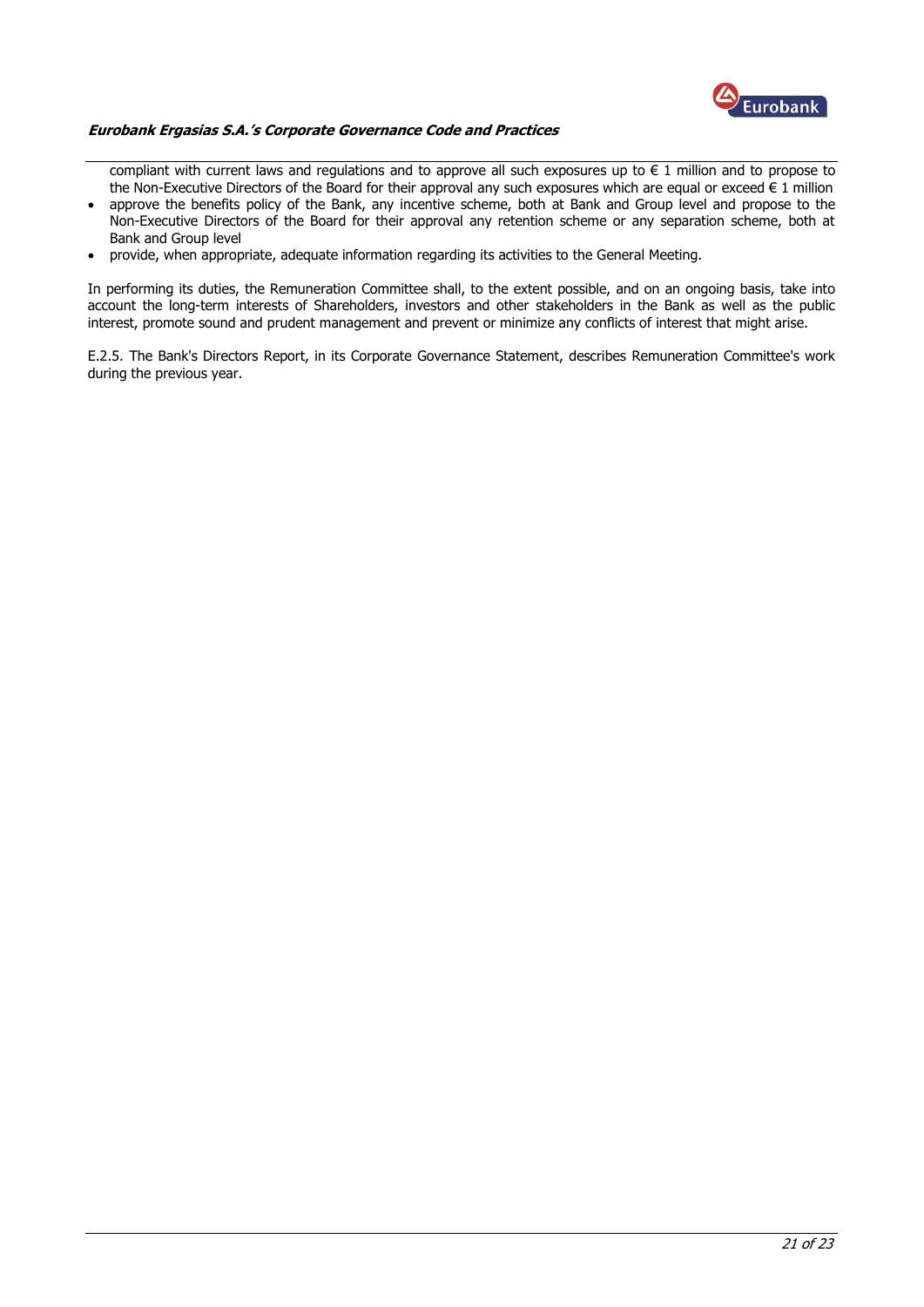

# <span id="page-21-0"></span>**SECTION F: Relations with Shareholders**

# <span id="page-21-1"></span>**F.1 Dialogue with Shareholders**

#### **Main Principle**

Eurobank is actively facilitating communication between Management and Shareholders. The Board as a whole has responsibility for ensuring that a satisfactory dialogue with Shareholders takes place.

Whilst recognising that most Shareholders' contact is with the CEO and CFO, the Chairperson ensures that all Directors are made aware of their major Shareholders' issues and concerns. The Board is kept in touch with Shareholders' opinion in whatever ways are most practical and efficient.

# **Practice**

F.1.1 Eurobank is actively facilitating interactive communication between the Management and the Shareholders, through the following mechanisms:

- The Board's proposals to the General Meeting are accompanied by detailed explanations available on the website to enable an informed and constructive discussion of the issues at the General Meeting
- Through the Investors Information Services Division and Investor Relations Division, all Shareholders are able to address issues to Management either physically or by e-mail or by telephone and submit their proposals
- Roadshows and meetings enable institutional investors to maintain contact with Management, through the Investor Relations Division
- Provide its Shareholders with the following capabilities through its website:
	- Shareholders' frequently asked questions: the Investor's Information Services Division gives uniform answers to frequently asked questions by the Shareholders on the same subject
	- Electronic updates and alerts: interested parties who complete the "Electronic Updates Form" can receive timely alerts about the information they are interested in, specifying the exact web page where this information will be posted.

#### <span id="page-21-2"></span>**F.2 Constructive use of the General Meeting**

#### **Main Principle**

The Board uses the General Meeting to communicate with Shareholders and to encourage their participation.

#### **Practice**

F.2.1 The Shareholders are called to express their opinions on the issues under review, during an open discussion. Any Shareholder may request the Board to provide the General Meeting with specific information regarding Bank's business, to the extent that this is useful for the actual assessment of the items on the agenda. Shareholders representing 5% of the paid-up share capital may require the Board to include additional items on the General Meeting's agenda or publish alternative draft resolutions for items already included in the agenda. Shareholders representing 20% of the paid-up share capital may require the Board to provide the General Meeting with information about the course of the Bank's affairs and financial situation.

F.2.2 At any General Meeting, the Bank proposes a separate resolution on each substantially separate issue, and especially, proposes a resolution at the Annual General Meeting relating to the annual financial statements. For each resolution, proxy forms provide Shareholders with the option to direct their proxy to vote either for, against or to abstain.

F.2.3 Eurobank ensures that all valid proxy appointments received for General Meetings are properly recorded and counted. Voting is always by ballot. For each resolution the Bank ensures that the following information is made available, within five (5) days after the General Meeting, on its website:

- the number of shares casting valid votes
- the percentage of share capital represented by these votes
- the total number of valid votes
- the number of votes for or against each resolution
- the number of shares in respect of which the vote was abstained.